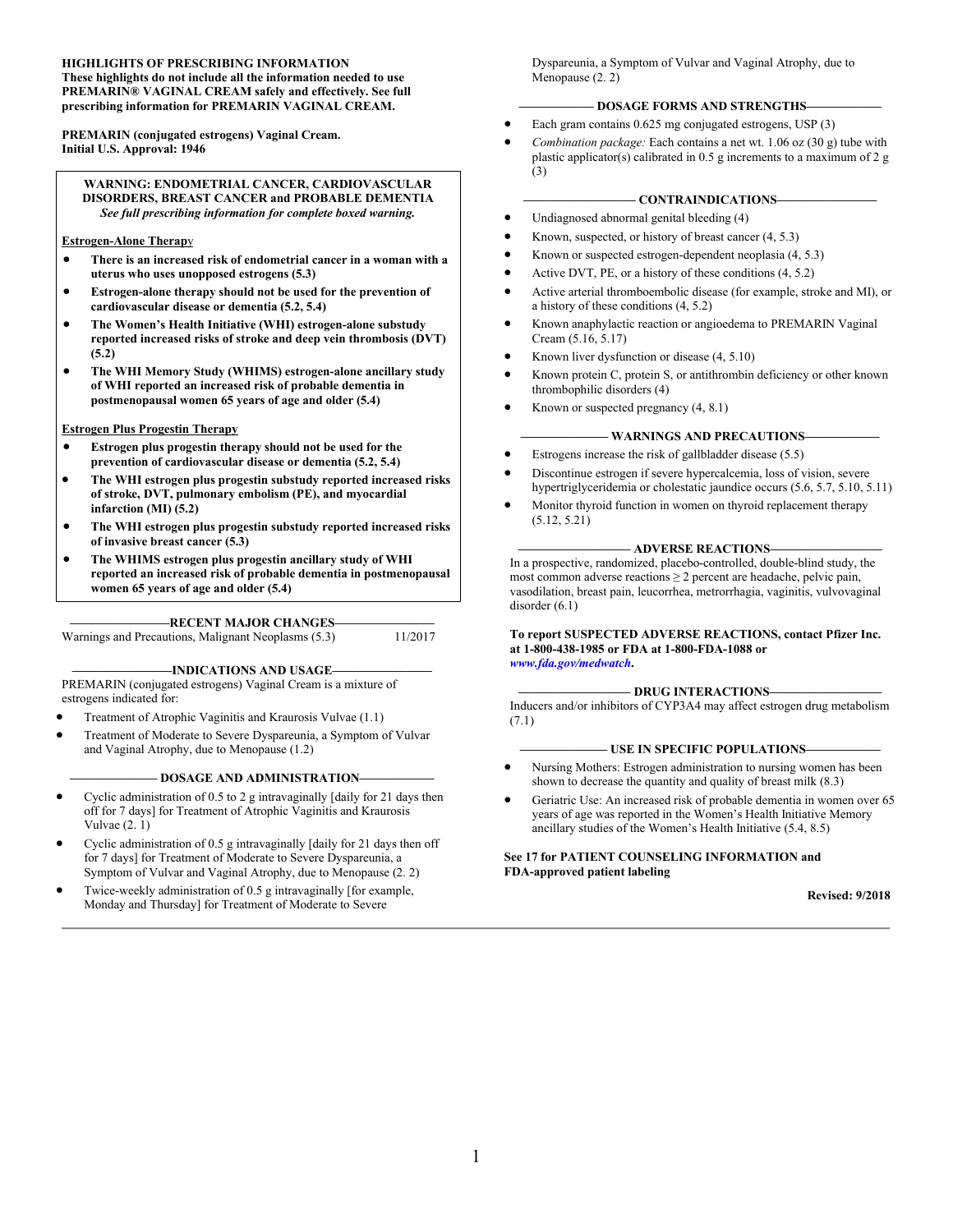#### **FULL PRESCRIBING INFORMATION: CONTENTS \***

#### **WARNING: ENDOMETRIAL CANCER, CARDIOVASCULAR DISORDERS, BREAST CANCER and PROBABLE DEMENTIA 1 INDICATIONS AND USAGE**

- 1.1 Treatment of Atrophic Vaginitis and Kraurosis Vulvae
- 1.2 Treatment of Moderate to Severe Dyspareunia, a Symptom of Vulvar and Vaginal Atrophy, due to Menopause
- **2 DOSAGE AND ADMINISTRATION**
- 2. 1 Treatment of Atrophic Vaginitis and Kraurosis Vulvae 2. 2 Treatment of Moderate to Severe Dyspareunia, a Symptom of Vulvar and Vaginal Atrophy, due to Menopause
- **3 DOSAGE FORMS AND STRENGTHS**

#### **4 CONTRAINDICATIONS**

#### **5 WARNINGS AND PRECAUTIONS**

- 5.1 Risks from Systemic Absorption
- 5.2 Cardiovascular Disorders
- 5.3 Malignant Neoplasms
- 5.4 Probable Dementia
- 5.5 Gallbladder Disease
- 5.6 Hypercalcemia
- 5.7 Visual Abnormalities
- 5.8 Addition of a Progestin When a Woman Has Not Had a Hysterectomy
- 5.9 Elevated Blood Pressure
- 5.10 Hypertriglyceridemia
- 5.11 Hepatic Impairment and/or Past History of Cholestatic Jaundice
- 5.12 Hypothyroidism
- 5.13 Fluid Retention
- 5.14 Hypocalcemia
- 5.15 Exacerbation of Endometriosis
- 5.16 Anaphylactic Reaction and Angioedema
- 5.17 Hereditary Angioedema
- 5.18 Exacerbation of Other Conditions
- 5.19 Effects on Barrier Contraception
- 5.20 Laboratory Tests
- 5.21 Drug-Laboratory Test Interactions

#### **6 ADVERSE REACTIONS**

6.1 Clinical Trials Experience

- 6.2 Postmarketing Experience **7 DRUG INTERACTIONS**  7.1 Metabolic Interactions **8 USE IN SPECIFIC POPULATIONS**  8.1 Pregnancy 8.3 Nursing Mothers 8.4 Pediatric Use 8.5 Geriatric Use 8.6 Renal Impairment 8.7 Hepatic Impairment **10 OVERDOSAGE 11 DESCRIPTION 12 CLINICAL PHARMACOLOGY**  12.1 Mechanism of Action 12.2 Pharmacodynamics 12.3 Pharmacokinetics **13 NONCLINICAL TOXICOLOGY**  13.1 Carcinogenesis, Mutagenesis, Impairment of Fertility **14 CLINICAL STUDIES**  14.1 Effects on Vulvar and Vaginal Atrophy 14.2 Women's Health Initiative Studies 14.3 Women's Health Initiative Memory Study **15 REFERENCES 16 HOW SUPPLIED/STORAGE AND HANDLING**  16.1 How Supplied 16.2 Storage and Handling **17 PATIENT COUNSELING INFORMATION**  17.1 Vaginal Bleeding
	- 17.2 Possible Serious Adverse Reactions with Estrogen-Alone Therapy
	- 17.3 Possible Less Serious but Common Adverse Reactions with Estrogen-Alone Therapy

\* Sections or subsections omitted from the full prescribing information are not listed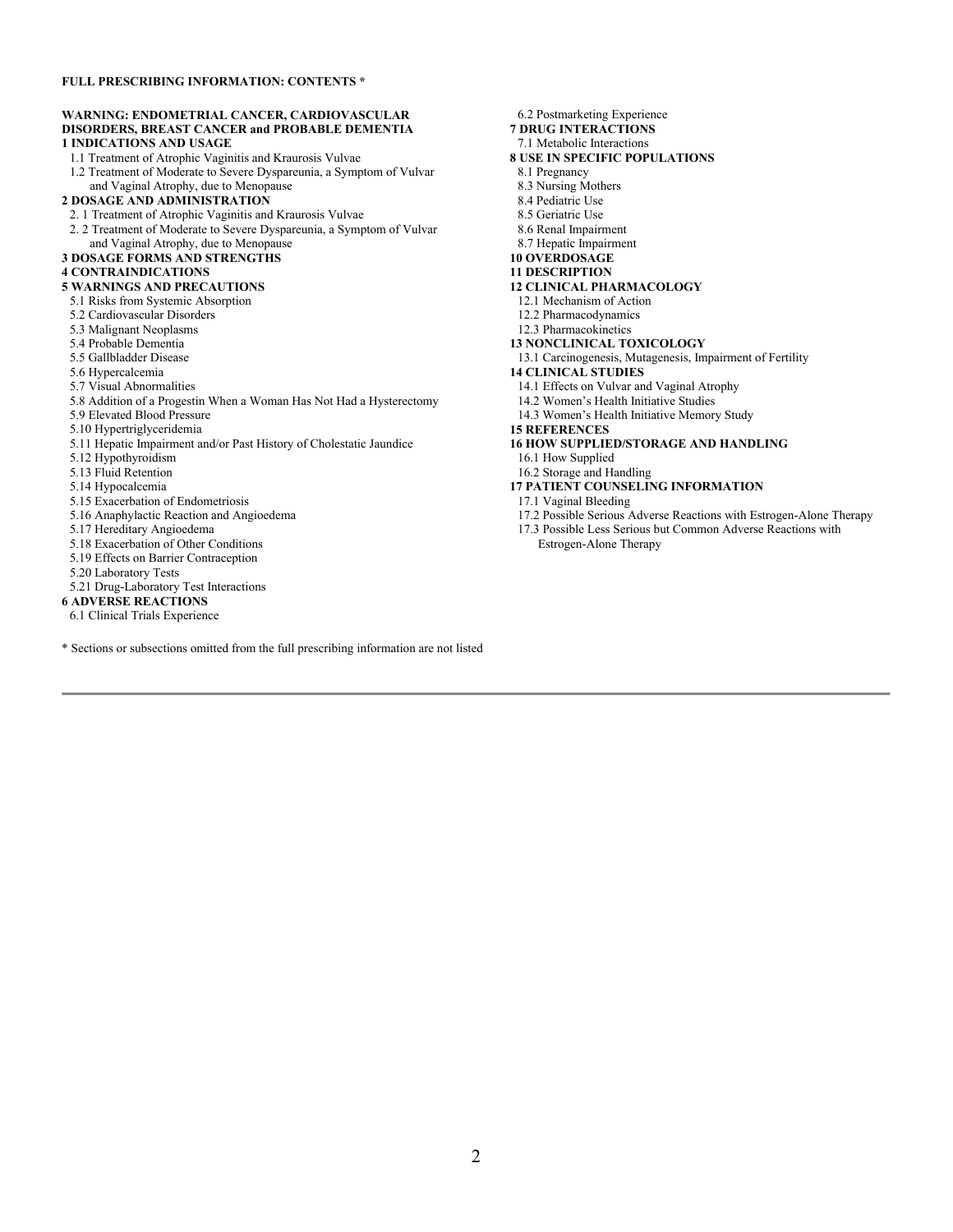# **FULL PRESCRIBING INFORMATION**

# **WARNING: ENDOMETRIAL CANCER, CARDIOVASCULAR DISORDERS, BREAST CANCER and PROBABLE DEMENTIA**

### **Estrogen-Alone Therapy**

### **Endometrial Cancer**

**There is an increased risk of endometrial cancer in a woman with a uterus who uses unopposed estrogens. Adding a progestin to estrogen therapy has been shown to reduce the risk of endometrial hyperplasia, which may be a precursor to endometrial cancer. Adequate diagnostic measures, including directed or random endometrial sampling when indicated, should be undertaken to rule out malignancy in postmenopausal women with undiagnosed persistent or recurring abnormal genital bleeding** *[see Warnings and Precautions (5.3)]*.

**Cardiovascular Disorders and Probable Dementia**

**Estrogen-alone therapy should not be used for the prevention of cardiovascular disease or dementia** *[see Warnings and Precautions (5.2, 5.4), and Clinical Studies (14.2, 14.3)]*.

**The Women's Health Initiative (WHI) estrogen-alone substudy reported increased risks of stroke and deep vein thrombosis (DVT) in postmenopausal women (50 to 79 years of age) during 7.1 years of treatment with daily oral conjugated estrogens (CE) [0.625 mg]-alone, relative to placebo** *[see Warnings and Precautions (5.2), and Clinical Studies (14.2)].*

**The WHI Memory Study (WHIMS) estrogen-alone ancillary study of WHI reported an increased risk of developing probable dementia in postmenopausal women 65 years of age or older during 5.2 years of treatment with daily CE (0.625 mg) -alone, relative to placebo. It is unknown whether this finding applies to younger postmenopausal women** *[see Warnings and Precautions (5.4), Use in Specific Populations (8.5), and Clinical Studies (14.3)]***.**

**In the absence of comparable data, these risks should be assumed to be similar for other doses of CE and other dosage forms of estrogens.**

**Estrogens with or without progestins should be prescribed at the lowest effective doses and for the shortest duration consistent with treatment goals and risks for the individual woman.**

**Estrogen Plus Progestin Therapy**

**Cardiovascular Disorders and Probable Dementia**

**Estrogen plus progestin therapy should not be used for the prevention of cardiovascular disease or dementia** *[see Warnings and Precautions (5.2, 5.4), and Clinical Studies (14.2, 14.3)]*.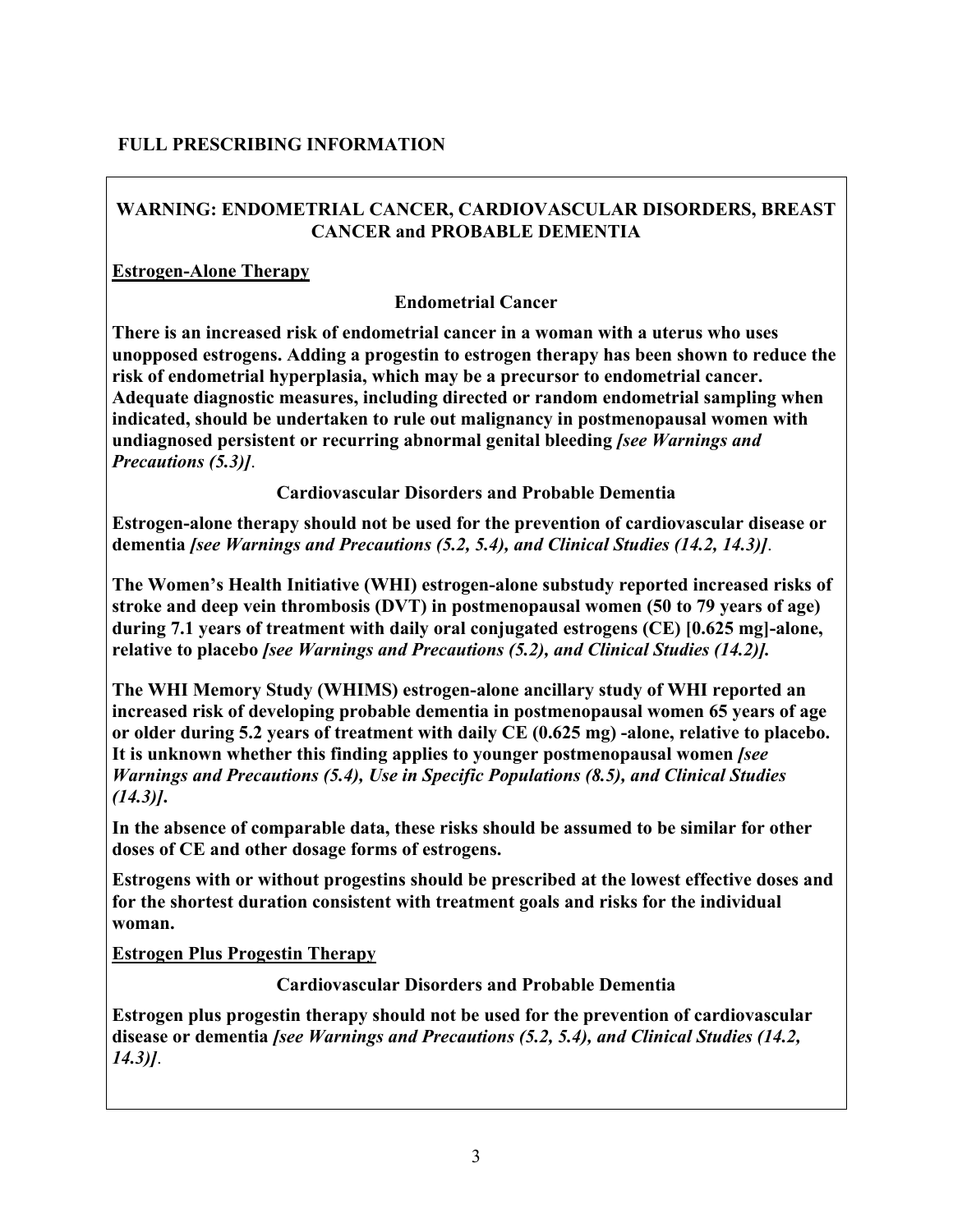**The WHI estrogen plus progestin substudy reported increased risks of DVT, pulmonary embolism (PE), stroke and myocardial infarction (MI) in postmenopausal women (50 to 79 years of age) during 5.6 years of treatment with daily oral CE (0.625 mg) combined with medroxyprogesterone acetate (MPA) [2.5 mg], relative to placebo** *[see Warnings and Precautions (5.2), and Clinical Studies (14.2)]*.

**The WHIMS estrogen plus progestin ancillary study of the WHI reported an increased risk of developing probable dementia in postmenopausal women 65 years of age or older during 4 years of treatment with daily CE (0.625 mg) combined with MPA (2.5 mg), relative to placebo. It is unknown whether this finding applies to younger postmenopausal women** *[see Warnings and Precautions (5.4), Use in Specific Populations (8.5), and Clinical Studies (14.3)]*.

#### **Breast Cancer**

**The WHI estrogen plus progestin substudy also demonstrated an increased risk of invasive breast cancer** *[see Warnings and Precautions (5.3), and Clinical Studies (14.2)]*.

**In the absence of comparable data, these risks should be assumed to be similar for other doses of CE and MPA, and other combinations and dosage forms of estrogens and progestins.**

**Estrogens with or without progestins should be prescribed at the lowest effective doses and for the shortest duration consistent with treatment goals and risks for the individual woman.**

### **1 INDICATIONS AND USAGE**

### **1.1 Treatment of Atrophic Vaginitis and Kraurosis Vulvae**

#### **1.2 Treatment of Moderate to Severe Dyspareunia, a Symptom of Vulvar and Vaginal Atrophy, due to Menopause**

### **2 DOSAGE AND ADMINISTRATION**

Generally, when estrogen is prescribed for a postmenopausal woman with a uterus, a progestin should also be considered to reduce the risk of endometrial cancer.

A woman without a uterus does not need a progestin. In some cases, however, hysterectomized women with a history of endometriosis may need a progestin *[see Warnings and Precautions (5.3, 5.15)]*.

Use of estrogen-alone, or in combination with a progestin, should be with the lowest effective dose and for the shortest duration consistent with treatment goals and risks for the individual woman. Postmenopausal women should be re-evaluated periodically as clinically appropriate to determine if treatment is still necessary.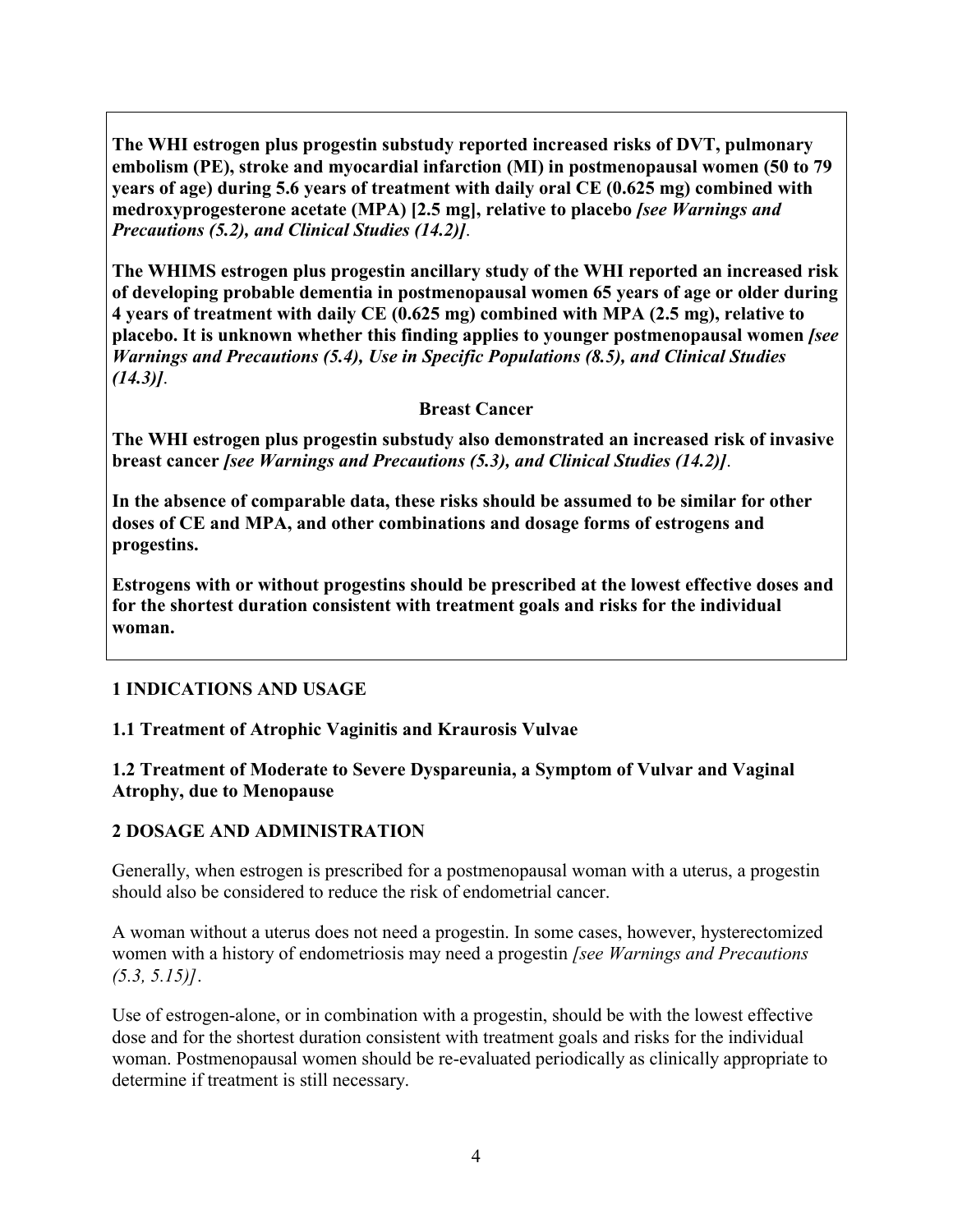# **2. 1 Treatment of Atrophic Vaginitis and Kraurosis Vulvae**

PREMARIN Vaginal Cream is administered intravaginally in a cyclic regimen (daily for 21 days and then off for 7 days). Generally, women should be started at the 0.5 g dosage strength. Dosage adjustments (0.5 to 2 g) may be made based on individual response *[see Dosage Forms and Strengths (3)]*.

### **2. 2 Treatment of Moderate to Severe Dyspareunia, a Symptom of Vulvar and Vaginal Atrophy, due to Menopause**

PREMARIN Vaginal Cream (0.5 g) is administered intravaginally in a twice-weekly (for example, Monday and Thursday) continuous regimen or in a cyclic regimen of 21 days of therapy followed by 7 days off of therapy *[see Dosage Forms and Strengths (3)]*.

### **3 DOSAGE FORMS AND STRENGTHS**

Each gram contains 0.625 mg conjugated estrogens, USP.

*Combination package:* Each contains a net wt. 1.06 oz (30 g) tube with plastic applicator(s) calibrated in 0.5 g increments to a maximum of 2 g.

# **4 CONTRAINDICATIONS**

PREMARIN Vaginal Cream therapy should not be used in women with any of the following conditions:

- **Undiagnosed abnormal genital bleeding**
- **Known, suspected, or history of breast cancer**
- **Known or suspected estrogen-dependent neoplasia**
- **Active DVT, PE, or a history of these conditions**
- **Active arterial thromboembolic disease (for example, stroke and MI), or a history of these conditions**
- **Known anaphylactic reaction or angioedema to PREMARIN Vaginal Cream**
- **Known liver dysfunction or disease**
- **Known protein C, protein S or antithrombin deficiency or other known thrombophilic disorders**
- **Known or suspected pregnancy**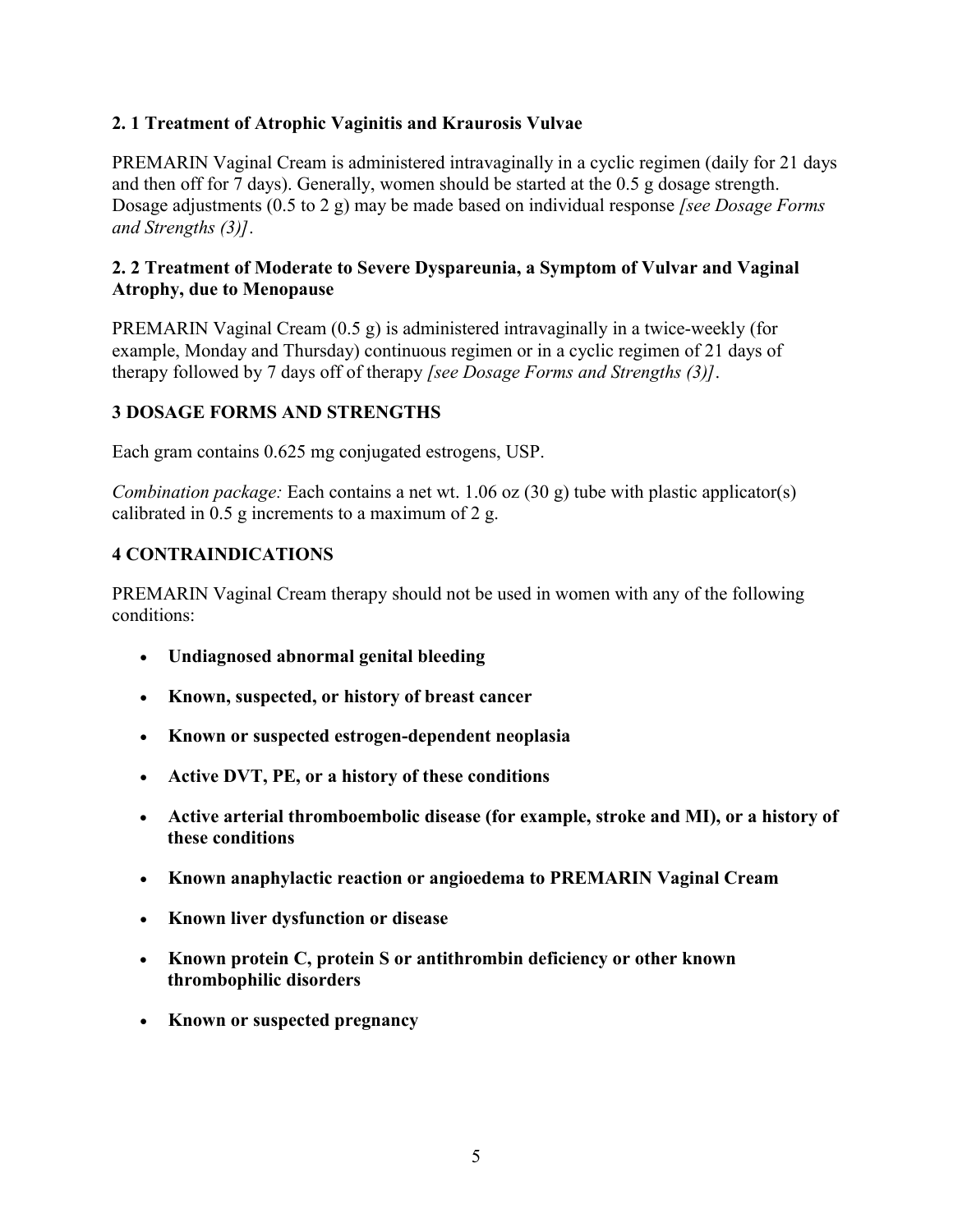# **5 WARNINGS AND PRECAUTIONS**

# **5.1 Risks from Systemic Absorption**

Systemic absorption occurs with the use of PREMARIN Vaginal Cream. The warnings, precautions, and adverse reactions associated with oral PREMARIN treatment should be taken into account.

# **5.2 Cardiovascular Disorders**

An increased risk of stroke and DVT has been reported with estrogen-alone therapy. An increased risk of PE, DVT, stroke and MI has been reported with estrogen plus progestin therapy. Should any of these occur or be suspected, estrogen with or without progestin therapy should be discontinued immediately.

Risk factors for arterial vascular disease (for example, hypertension, diabetes mellitus, tobacco use, hypercholesterolemia, and obesity) and/or venous thromboembolism (VTE) (for example, personal history or family history of VTE, obesity, and systemic lupus erythematosus) should be managed appropriately.

# *Stroke*

In the WHI estrogen-alone substudy, a statistically significant increased risk of stroke was reported in women 50 to 79 years of age receiving daily CE (0.625 mg) -alone compared to women in the same age group receiving placebo (45 versus 33 per 10,000 women-years). The increase in risk was demonstrated in year 1 and persisted *[see Clinical Studies (14.2)].* Should a stroke occur or be suspected, estrogen-alone therapy should be discontinued immediately.

Subgroup analyses of women 50 to 59 years of age suggest no increased risk of stroke for those women receiving CE (0.625 mg) -alone versus those receiving placebo (18 versus 21 per 10,000 women-years). $<sup>1</sup>$ </sup>

In the WHI estrogen plus progestin substudy, a statistically significant increased risk of stroke was reported in women 50 to 79 years of age receiving daily CE (0.625 mg) plus MPA (2.5 mg) compared to women in the same age group receiving placebo (33 versus 25 per 10,000 womenyears) *[see Clinical Studies (14.2)]*. The increase in risk was demonstrated after the first year and persisted.<sup>1</sup> Should a stroke occur or be suspected, estrogen plus progestin therapy should be discontinued immediately.

# *Coronary Heart Disease*

In the WHI estrogen-alone substudy, no overall effect on coronary heart disease (CHD) events (defined as nonfatal MI, silent MI, or CHD death) was reported in women receiving estrogen-alone compared to placebo<sup>2</sup> [see Clinical Studies (14.2)].

Subgroup analyses of women 50 to 59 years of age suggest a statistically non-significant reduction in CHD events (CE [0.625 mg]-alone compared to placebo) in women with less than 10 years since menopause (8 versus 16 per 10,000 women-years).<sup>1</sup>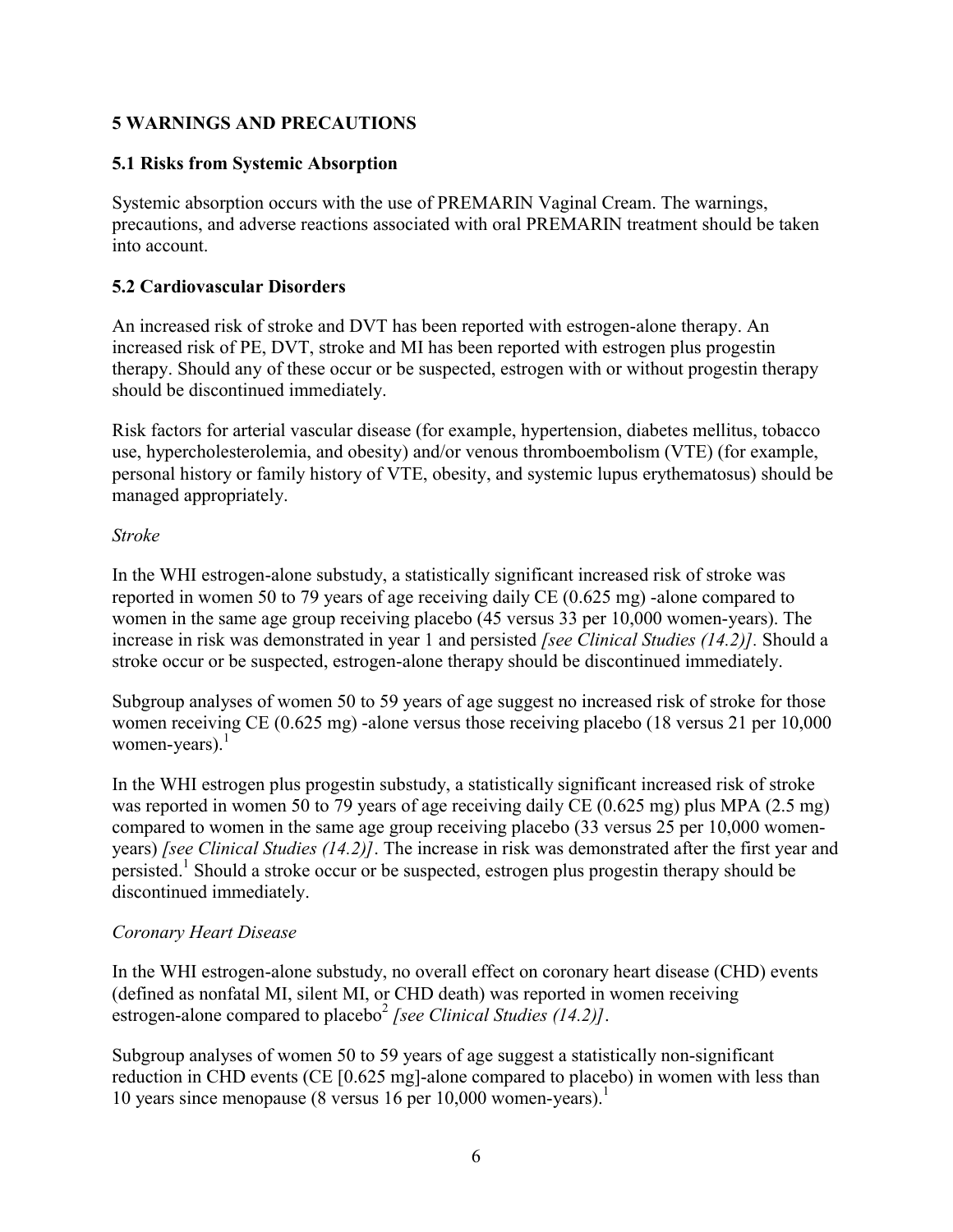In the WHI estrogen plus progestin substudy, there was a statistically non-significant increased risk of CHD events reported in women receiving daily CE (0.625 mg) plus MPA (2.5 mg) compared to women receiving placebo (41 versus 34 per  $10,000$  women-years).<sup>1</sup> An increase in relative risk was demonstrated in year 1, and a trend toward decreasing relative risk was reported in years 2 through 5 *[see Clinical Studies (14.2)].*

In postmenopausal women with documented heart disease ( $n = 2,763$ ), average 66.7 years of age, in a controlled clinical trial of secondary prevention of cardiovascular disease (Heart and Estrogen/Progestin Replacement Study [HERS]), treatment with daily CE (0.625 mg) plus MPA (2.5 mg) demonstrated no cardiovascular benefit. During an average follow-up of 4.1 years, treatment with CE plus MPA did not reduce the overall rate of CHD events in postmenopausal women with established coronary heart disease. There were more CHD events in the CE plus MPA-treated group than in the placebo group in year 1, but not during subsequent years. Two thousand, three hundred and twenty-one (2,321) women from the original HERS trial agreed to participate in an open label extension of HERS, HERS II. Average follow-up in HERS II was an additional 2.7 years, for a total of 6.8 years overall. Rates of CHD events were comparable among women in the CE plus MPA group and the placebo group in HERS, HERS II, and overall.

### *Venous Thromboembolism*

In the WHI estrogen-alone substudy, the risk of VTE (DVT and PE) was increased for women receiving daily CE (0.625 mg) -alone compared to placebo (30 versus 22 per 10,000 womenyears), although only the increased risk of DVT reached statistical significance (23 versus 15 per 10,000 women-years). The increase in VTE risk was demonstrated during the first 2 years<sup>3</sup> [see *Clinical Studies (14.2*)*]*. Should a VTE occur or be suspected, estrogen-alone therapy should be discontinued immediately.

In the WHI estrogen plus progestin substudy, a statistically significant 2-fold greater rate of VTE was reported in women receiving daily CE (0.625 mg) plus MPA (2.5 mg) compared to women receiving placebo (35 versus 17 per 10,000 women-years). Statistically significant increases in risk for both DVT (26 versus 13 per 10,000 women-years) and PE (18 versus 8 per 10,000 women-years) were also demonstrated. The increase in VTE risk was observed during the first year and persisted<sup>4</sup> [see Clinical Studies (14.2)]. Should a VTE occur or be suspected, estrogen plus progestin therapy should be discontinued immediately.

If feasible, estrogens should be discontinued at least 4 to 6 weeks before surgery of the type associated with an increased risk of thromboembolism, or during periods of prolonged immobilization.

### **5.3 Malignant Neoplasms**

### *Endometrial Cancer*

An increased risk of endometrial cancer has been reported with the use of unopposed estrogen therapy in a woman with a uterus. The reported endometrial cancer risk among unopposed estrogen users is about 2 to 12 times greater than in non-users, and appears dependent on duration of treatment and on estrogen dose. Most studies show no significant increased risk associated with use of estrogens for less than 1 year. The greatest risk appears to be associated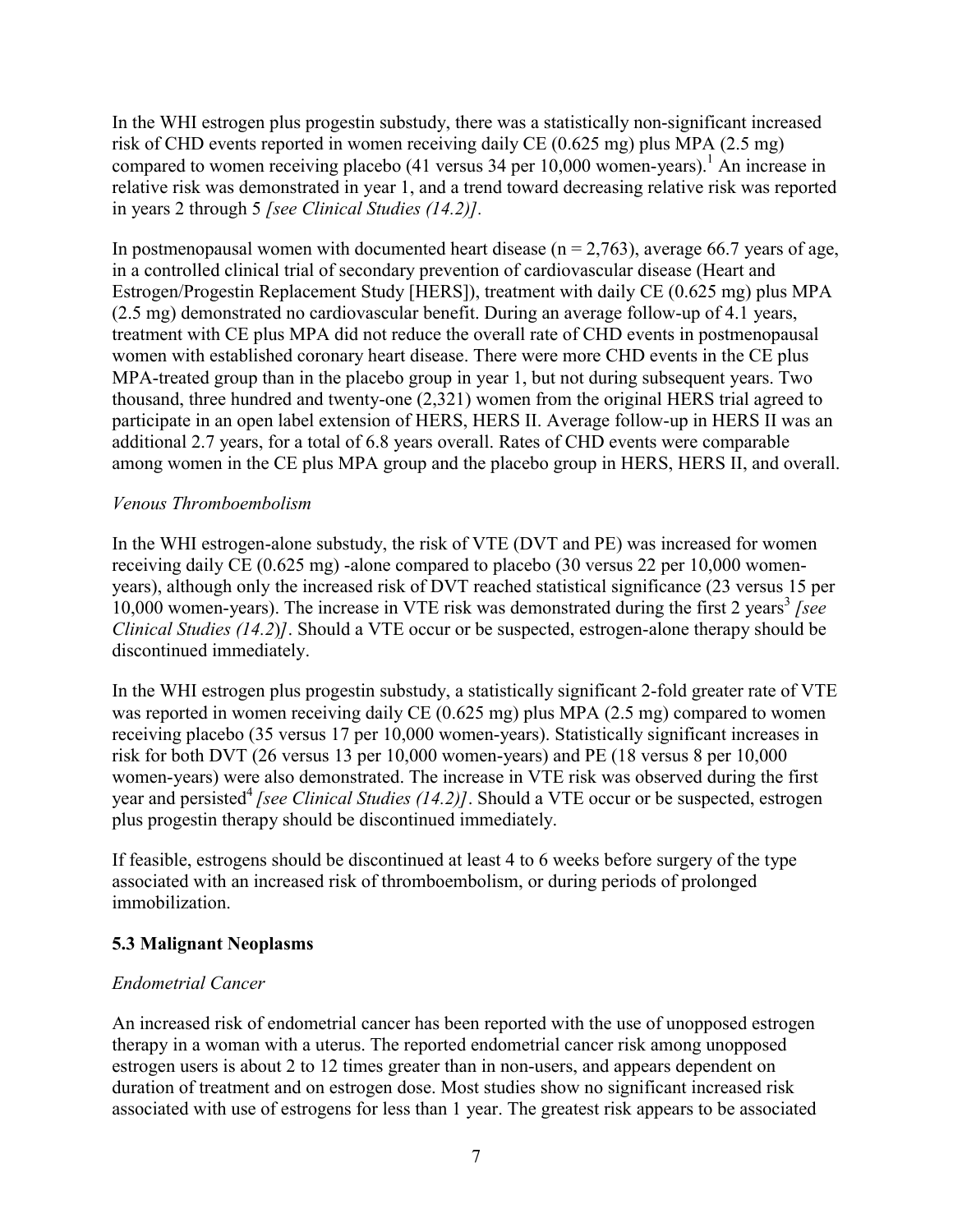with prolonged use, with increased risks of 15- to 24-fold for 5 to 10 years or more, and this risk has been shown to persist for at least 8 to 15 years after estrogen therapy is discontinued.

Clinical surveillance of all women using estrogen-alone or estrogen plus progestin therapy is important. Adequate diagnostic measures, including directed or random endometrial sampling when indicated, should be undertaken to rule out malignancy in postmenopausal women with undiagnosed persistent or recurring abnormal genital bleeding.

There is no evidence that the use of natural estrogens results in a different endometrial risk profile than synthetic estrogens of equivalent estrogen dose. Adding a progestin to postmenopausal estrogen therapy has been shown to reduce the risk of endometrial hyperplasia, which may be a precursor to endometrial cancer.

In a 52-week clinical trial using PREMARIN Vaginal Cream alone (0.5 g inserted twice weekly or daily for 21 days, then off for 7 days), there was no evidence of endometrial hyperplasia or endometrial carcinoma.

#### *Breast Cancer*

The most important randomized clinical trial providing information about breast cancer in estrogen-alone users is the WHI substudy of daily CE (0.625 mg) -alone. In the WHI estrogen-alone substudy, after an average follow-up of 7.1 years, daily CE-alone was not associated with an increased risk of invasive breast cancer *[relative risk (RR) 0.80]*<sup>5</sup> *[see Clinical Studies (14.2)]*.

The most important randomized clinical trial providing information about breast cancer in estrogen plus progestin users is the WHI substudy of daily CE (0.625 mg) plus MPA (2.5 mg). After a mean follow-up of 5.6 years, the estrogen plus progestin substudy reported an increased risk of invasive breast cancer in women who took daily CE plus MPA. In this substudy, prior use of estrogen-alone or estrogen plus progestin therapy was reported by 26 percent of the women. The relative risk of invasive breast cancer was 1.24, and the absolute risk was 41 versus 33 cases per 10,000 women-years, for CE plus MPA compared with placebo. Among women who reported prior use of hormone therapy, the relative risk of invasive breast cancer was 1.86, and the absolute risk was 46 versus 25 cases per 10,000 women-years, for CE plus MPA compared with placebo. Among women who reported no prior use of hormone therapy, the relative risk of invasive breast cancer was 1.09, and the absolute risk was 40 versus 36 cases per 10,000 women-years for CE plus MPA compared with placebo. In the same substudy, invasive breast cancers were larger, were more likely to be node positive, and were diagnosed at a more advanced stage in the CE (0.625 mg) plus MPA (2.5 mg) group compared with the placebo group. Metastatic disease was rare, with no apparent difference between the two groups. Other prognostic factors, such as histologic subtype, grade and hormone receptor status did not differ between the groups<sup>6</sup> [see Clinical Studies (14.2)].

Consistent with the WHI clinical trial, observational studies have also reported an increased risk of breast cancer for estrogen plus progestin therapy, and a smaller increased risk for estrogen-alone therapy, after several years of use. The risk increased with duration of use, and appeared to return to baseline over about 5 years after stopping treatment (only the observational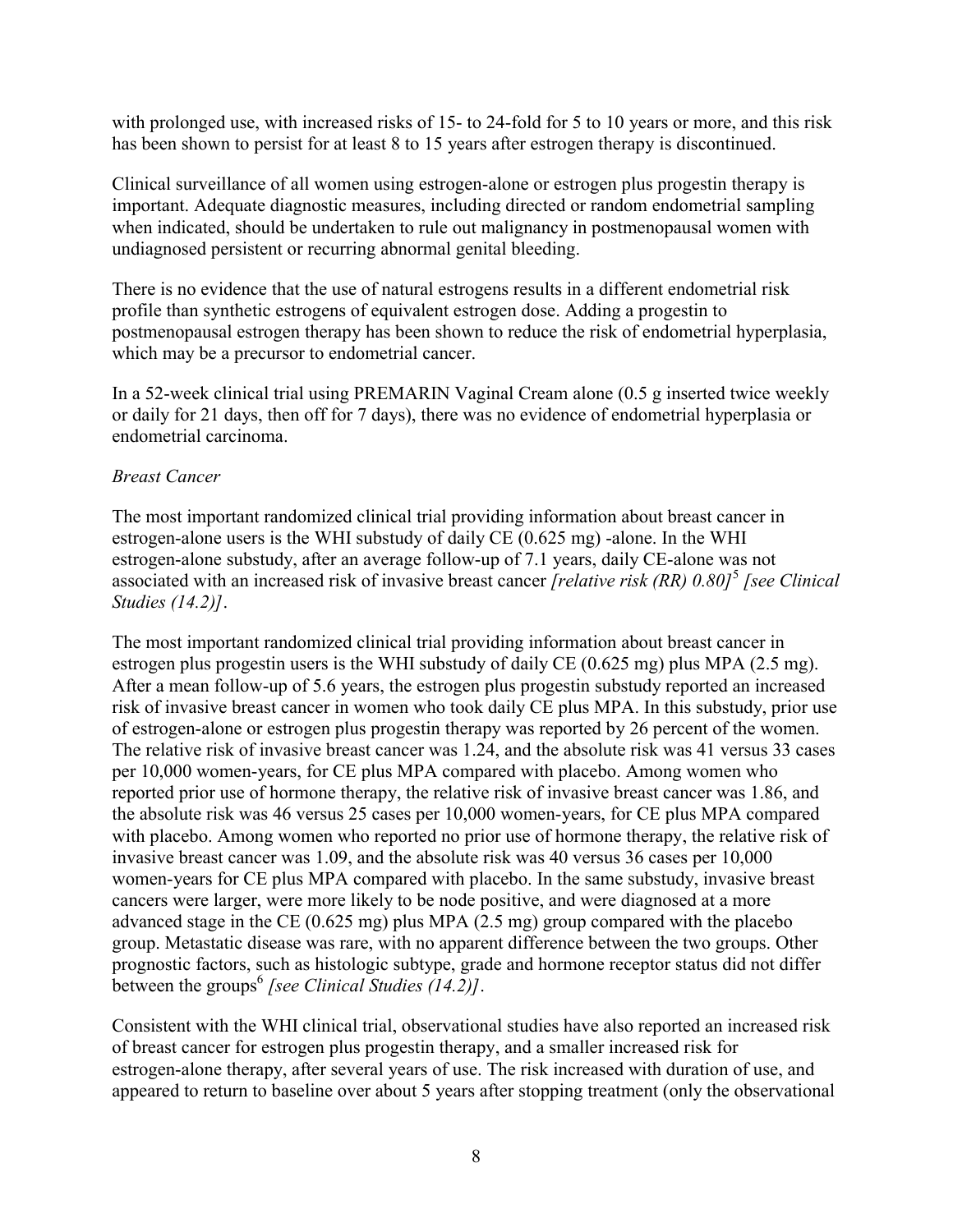studies have substantial data on risk after stopping). Observational studies also suggest that the risk of breast cancer was greater, and became apparent earlier, with estrogen plus progestin therapy as compared to estrogen-alone therapy. However, these studies have not generally found significant variation in the risk of breast cancer among different estrogen plus progestin combinations, doses, or routes of administration.

The use of estrogen-alone and estrogen plus progestin therapy has been reported to result in an increase in abnormal mammograms, requiring further evaluation.

All women should receive yearly breast examinations by a healthcare provider and perform monthly breast self-examinations. In addition, mammography examinations should be scheduled based on patient age, risk factors, and prior mammogram results.

### *Ovarian Cancer*

The WHI estrogen plus progestin substudy reported a statistically non-significant increased risk of ovarian cancer. After an average follow-up of 5.6 years, the relative risk for ovarian cancer for CE plus MPA versus placebo was 1.58 (95 percent CI, 0.77-3.24). The absolute risk for CE plus MPA versus placebo was 4 versus 3 cases per  $10,000$  women-years.<sup>7</sup>

A meta-analysis of 17 prospective and 35 retrospective epidemiology studies found that women who used hormonal therapy for menopausal symptoms had an increased risk for ovarian cancer. The primary analysis, using case-control comparisons, included 12,110 cancer cases from the 17 prospective studies. The relative risks associated with current use of hormonal therapy was 1.41 (95% confidence interval [CI] 1.32 to 1.50); there was no difference in the risk estimates by duration of the exposure (less than 5 years [median of 3 years] vs. greater than 5 years [median of 10 years] of use before the cancer diagnosis). The relative risk associated with combined current and recent use (discontinued use within 5 years before cancer diagnosis) was 1.37 (95% CI 1.27-1.48), and the elevated risk was significant for both estrogen-alone and estrogen plus progestin products. The exact duration of hormone therapy use associated with an increased risk of ovarian cancer, however, is unknown.

# **5.4 Probable Dementia**

In the WHIMS estrogen-alone ancillary study of WHI, a population of 2,947 hysterectomized women 65 to 79 years of age was randomized to daily CE (0.625 mg) -alone or placebo.

After an average follow-up of 5.2 years, 28 women in the estrogen-alone group and 19 women in the placebo group were diagnosed with probable dementia. The relative risk of probable dementia for CE-alone versus placebo was 1.49 (95 percent CI, 0.83-2.66). The absolute risk of probable dementia for CE-alone versus placebo was 37 versus 25 cases per  $10,000$  women-years<sup>8</sup> *[see Use in Specific Populations (8. 5), and Clinical Studies* (*14.3)]*.

In the WHIMS estrogen plus progestin ancillary study of WHI, a population of 4,532 postmenopausal women 65 to 79 years of age was randomized to daily CE (0.625 mg) plus MPA (2.5 mg) or placebo.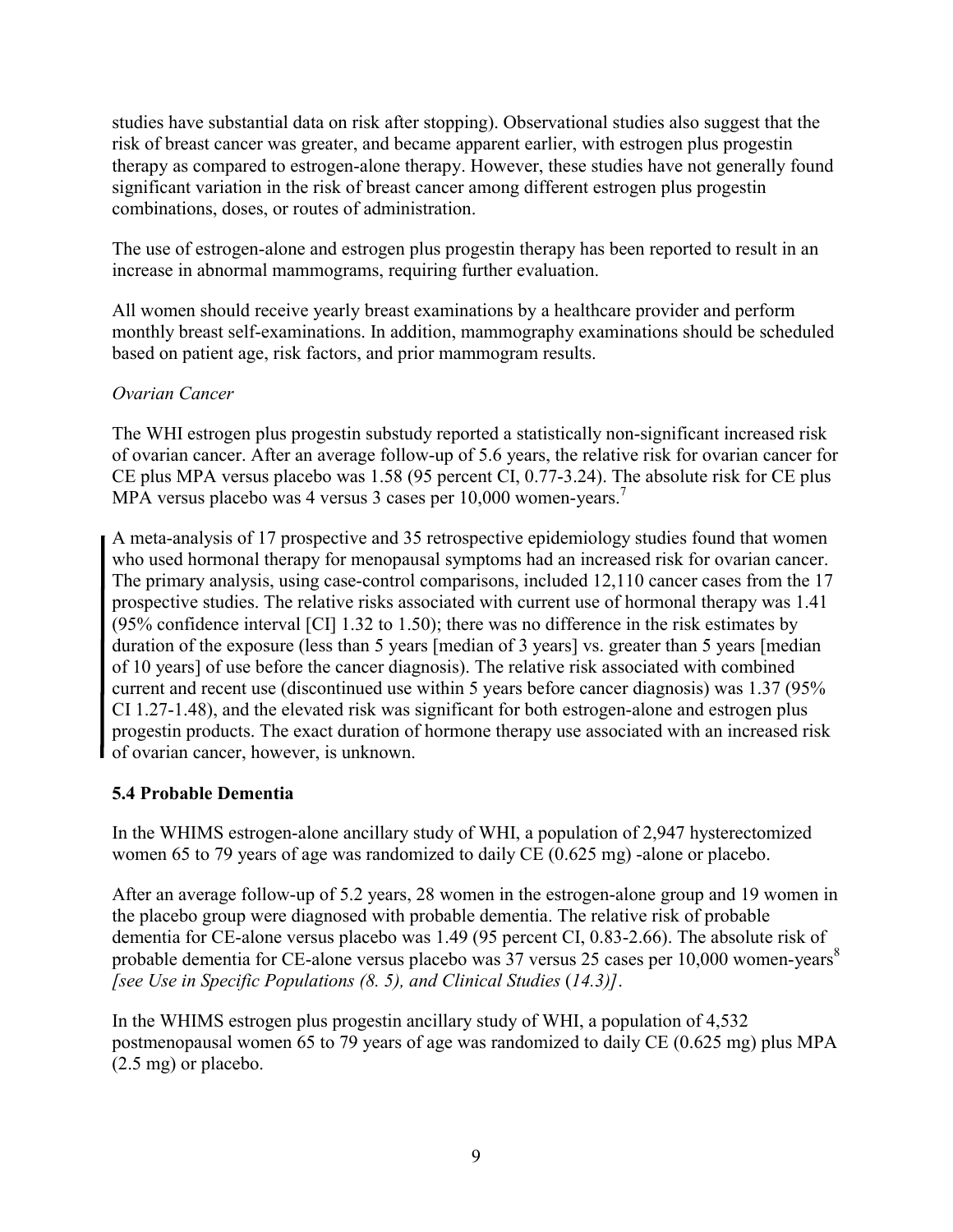After an average follow-up of 4 years, 40 women in the CE plus MPA group and 21 women in the placebo group were diagnosed with probable dementia. The relative risk of probable dementia for CE plus MPA versus placebo was 2.05 (95 percent CI, 1.21-3.48). The absolute risk of probable dementia for CE plus MPA versus placebo was 45 versus 22 cases per 10,000 women-years<sup>8</sup> [see Use in Specific Populations (8. 5), and Clinical Studies (14.3)].

When data from the two populations in the WHIMS estrogen-alone and estrogen plus progestin ancillary studies were pooled as planned in the WHIMS protocol, the reported overall relative risk for probable dementia was 1.76 (95 percent CI, 1.19-2.60). Since both ancillary studies were conducted in women 65 to 79 years of age, it is unknown whether these findings apply to younger postmenopausal women<sup>8</sup> [see Use in Specific Populations (8.5), and Clinical Studies *(14.3)]*.

# **5.5 Gallbladder Disease**

A 2- to 4-fold increase in the risk of gallbladder disease requiring surgery in postmenopausal women receiving estrogens has been reported.

# **5.6 Hypercalcemia**

Estrogen administration may lead to severe hypercalcemia in women with breast cancer and bone metastases. If hypercalcemia occurs, use of the drug should be stopped and appropriate measures taken to reduce the serum calcium level.

# **5.7 Visual Abnormalities**

Retinal vascular thrombosis has been reported in patients receiving estrogens. Discontinue medication pending examination if there is sudden partial or complete loss of vision, or a sudden onset of proptosis, diplopia, or migraine. If examination reveals papilledema or retinal vascular lesions, estrogens should be permanently discontinued.

# **5.8 Addition of a Progestin When a Woman Has Not Had a Hysterectomy**

Studies of the addition of a progestin for 10 or more days of a cycle of estrogen administration, or daily with estrogen in a continuous regimen, have reported a lowered incidence of endometrial hyperplasia than would be induced by estrogen treatment alone. Endometrial hyperplasia may be a precursor to endometrial cancer.

There are, however, possible risks that may be associated with the use of progestins with estrogens compared to estrogen-alone regimens. These include an increased risk of breast cancer.

# **5.9 Elevated Blood Pressure**

In a small number of case reports, substantial increases in blood pressure have been attributed to idiosyncratic reactions to estrogens. In a large, randomized, placebo-controlled clinical trial, a generalized effect of estrogen therapy on blood pressure was not seen.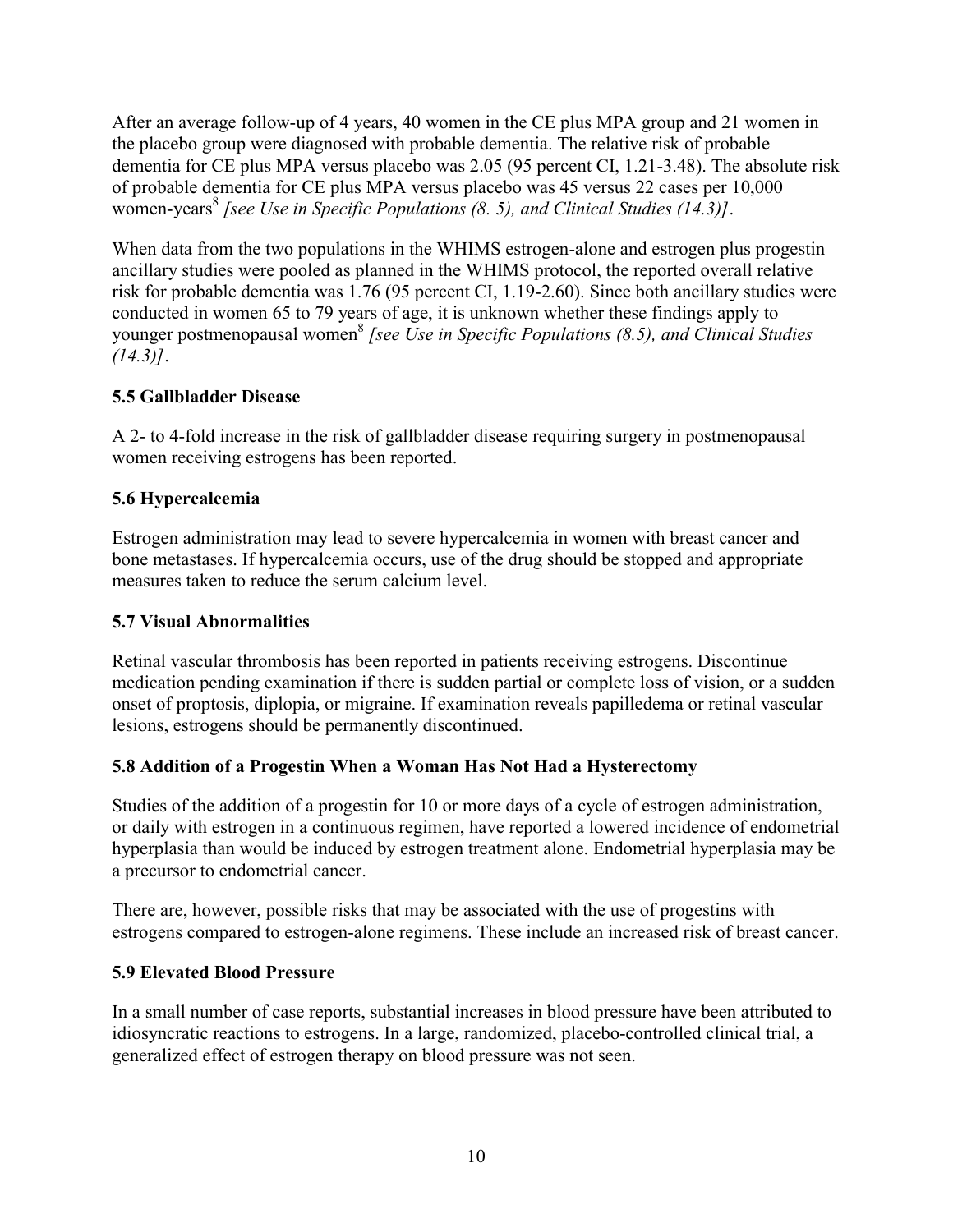# **5.10 Hypertriglyceridemia**

In women with pre-existing hypertriglyceridemia, estrogen therapy may be associated with elevations of plasma triglycerides leading to pancreatitis. Consider discontinuation of treatment if pancreatitis occurs.

### **5.11 Hepatic Impairment and/or Past History of Cholestatic Jaundice**

Estrogens may be poorly metabolized in women with impaired liver function. For women with a history of cholestatic jaundice associated with past estrogen use or with pregnancy, caution should be exercised, and in the case of recurrence, medication should be discontinued.

# **5.12 Hypothyroidism**

Estrogen administration leads to increased thyroid-binding globulin (TBG) levels. Women with normal thyroid function can compensate for the increased TBG by making more thyroid hormone, thus maintaining free  $T_4$  and  $T_3$  serum concentrations in the normal range. Women dependent on thyroid hormone replacement therapy who are also receiving estrogens may require increased doses of their thyroid replacement therapy. These women should have their thyroid function monitored in order to maintain their free thyroid hormone levels in an acceptable range.

# **5.13 Fluid Retention**

Estrogens may cause some degree of fluid retention. Women with conditions that might be influenced by this factor, such as cardiac or renal dysfunction, warrant careful observation when estrogen-alone is prescribed.

# **5.14 Hypocalcemia**

Estrogen therapy should be used with caution in women with hypoparathyroidism as estrogen-induced hypocalcemia may occur.

### **5.15 Exacerbation of Endometriosis**

A few cases of malignant transformation of residual endometrial implants have been reported in women treated post-hysterectomy with estrogen-alone therapy. For women known to have residual endometriosis post-hysterectomy, the addition of progestin should be considered.

### **5.16 Anaphylactic Reaction and Angioedema**

Cases of anaphylaxis, which develop within minutes to hours after taking orally-administered PREMARIN and require emergency management, have been reported in the postmarketing setting. Skin (hives, pruritus, swollen lips-tongue-face) and either respiratory tract (respiratory compromise) or gastrointestinal tract (abdominal pain, vomiting) involvement has been noted.

Angioedema involving the tongue, larynx, face, and feet requiring medical intervention has occurred postmarketing in patients taking orally-administered PREMARIN. If angioedema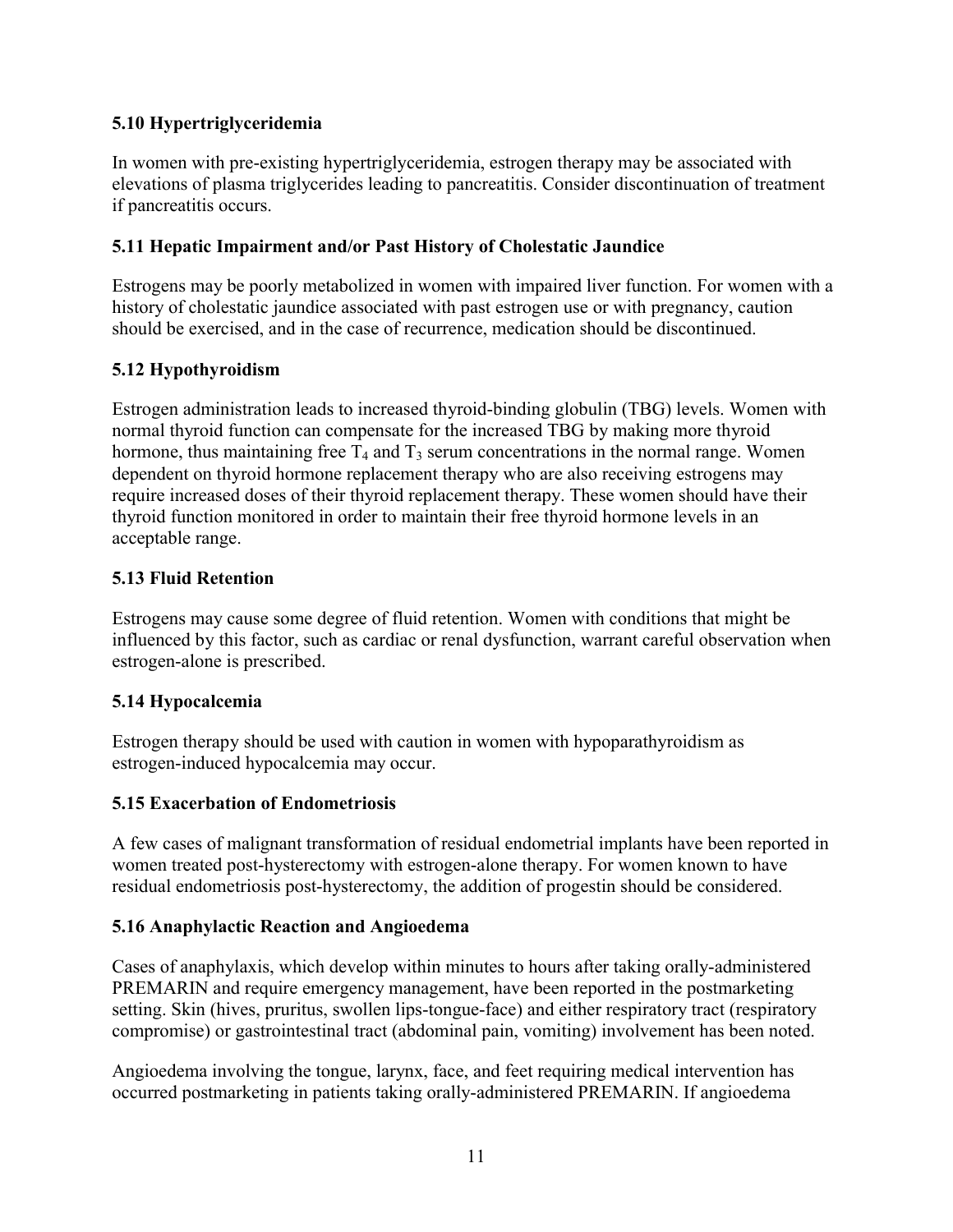involves the tongue, glottis, or larynx, airway obstruction may occur. Patients who develop an anaphylactic reaction with or without angioedema after treatment with oral PREMARIN should not receive oral PREMARIN again.

# **5.17 Hereditary Angioedema**

Exogenous estrogens may exacerbate symptoms of angioedema in women with hereditary angioedema.

# **5.18 Exacerbation of Other Conditions**

Estrogen therapy may cause an exacerbation of asthma, diabetes mellitus, epilepsy, migraine, porphyria, systemic lupus erythematosus, and hepatic hemangiomas and should be used with caution in women with these conditions.

# **5.19 Effects on Barrier Contraception**

PREMARIN Vaginal Cream exposure has been reported to weaken latex condoms. The potential for PREMARIN Vaginal Cream to weaken and contribute to the failure of condoms, diaphragms, or cervical caps made of latex or rubber should be considered.

# **5.20 Laboratory Tests**

Serum follicle stimulating hormone (FSH) and estradiol levels have not been shown to be useful in the management of moderate to severe symptoms of vulvar and vaginal atrophy.

# **5.21 Drug-Laboratory Test Interactions**

Accelerated prothrombin time, partial thromboplastin time, and platelet aggregation time; increased platelet count; increased factors II, VII antigen, VIII antigen, VIII coagulant activity, IX, X, XII, VII-X complex, II-VII-X complex, and beta-thromboglobulin; decreased levels of antifactor Xa and antithrombin III, decreased antithrombin III activity; increased levels of fibrinogen and fibrinogen activity; increased plasminogen antigen and activity.

Increased thyroid-binding globulin (TBG) leading to increased circulating total thyroid hormone, as measured by protein-bound iodine (PBI),  $T_4$  levels (by column or by radioimmunoassay) or  $T_3$ levels by radioimmunoassay.  $T_3$  resin uptake is decreased, reflecting the elevated TBG. Free  $T_4$ and free  $T_3$  concentrations are unaltered. Women on thyroid replacement therapy may require higher doses of thyroid hormone.

Other binding proteins may be elevated in serum, for example, corticosteroid binding globulin (CBG), sex hormone-binding globulin (SHBG), leading to increased total circulating corticosteroids and sex steroids, respectively. Free hormone concentrations, such as testosterone and estradiol, may be decreased. Other plasma proteins may be increased (angiotensinogen/renin substrate, alpha-1-antitrypsin, ceruloplasmin).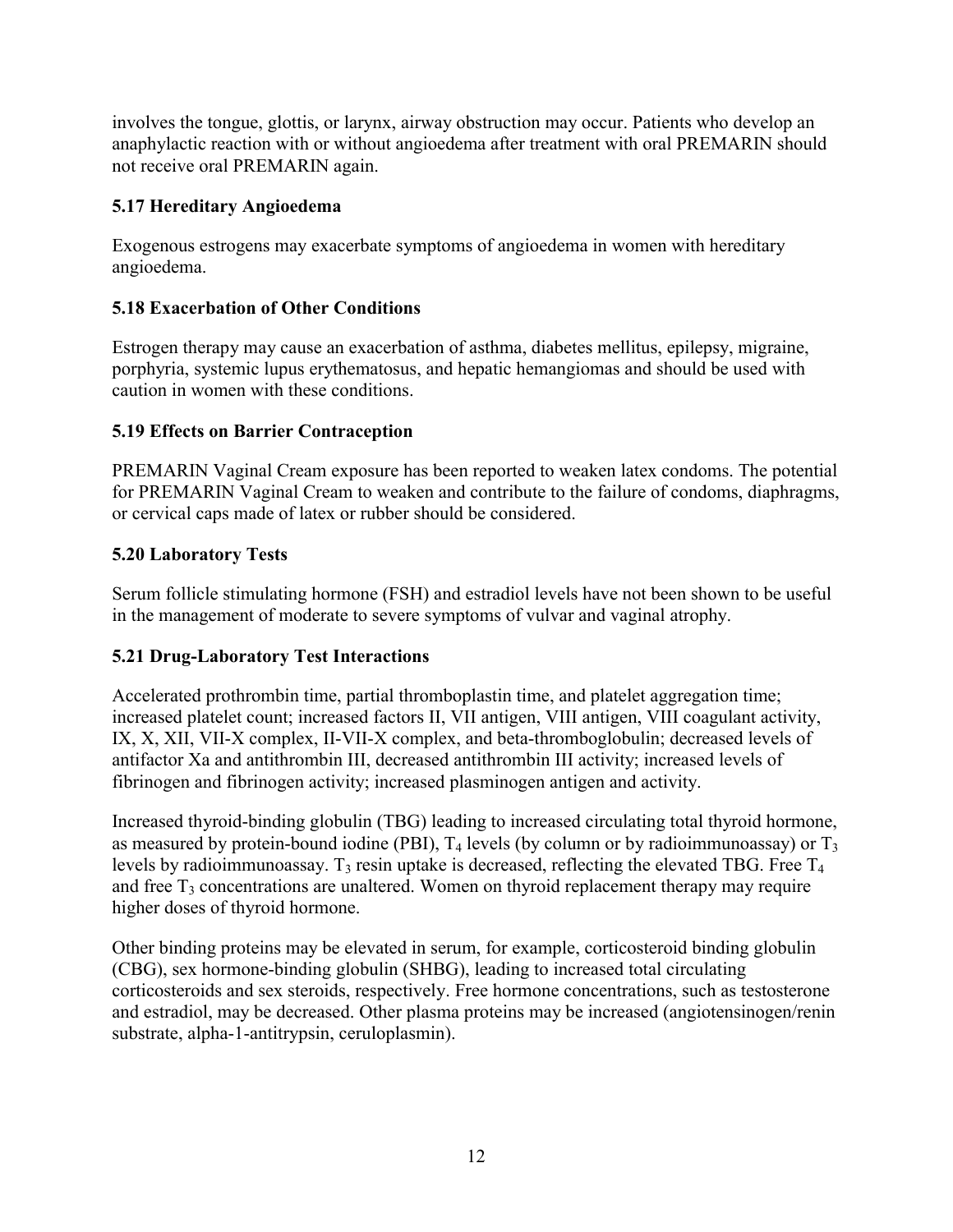Increased plasma high-density lipoprotein  $(HDL)$  and  $HDL<sub>2</sub>$  cholesterol subfraction concentrations, reduced low-density lipoprotein (LDL) cholesterol concentrations, increased triglyceride levels.

Impaired glucose tolerance.

# **6 ADVERSE REACTIONS**

The following serious adverse reactions are discussed elsewhere in the labeling:

- Cardiovascular Disorders *[see Boxed Warning, Warnings and Precautions* (*5.2)]*
- Malignant Neoplasms *[see Boxed Warning, Warnings and Precautions (5.3)]*

# **6.1 Clinical Trials Experience**

Because clinical trials are conducted under widely varying conditions, adverse reaction rates observed in the clinical trial of a drug cannot be directly compared to rates in the clinical trials of another drug and may not reflect the rates observed in practice.

In a 12-week, randomized, double-blind, placebo-controlled trial of PREMARIN Vaginal Cream (PVC), a total of 423 postmenopausal women received at least 1 dose of study medication and were included in all safety analyses: 143 women in the PVC-21/7 treatment group (0.5 g PVC daily for 21 days, then 7 days off), 72 women in the matching placebo treatment group; 140 women in the PVC-2x/wk treatment group (0.5 g PVC twice weekly), 68 women in the matching placebo treatment group. A 40-week, open-label extension followed, in which a total of 394 women received treatment with PVC, including those subjects randomized at baseline to placebo. In this study, the most common adverse reactions  $\geq 1$  percent in the double blind phase are shown below (Table 1) *[see Clinical Studies (14.1)]*.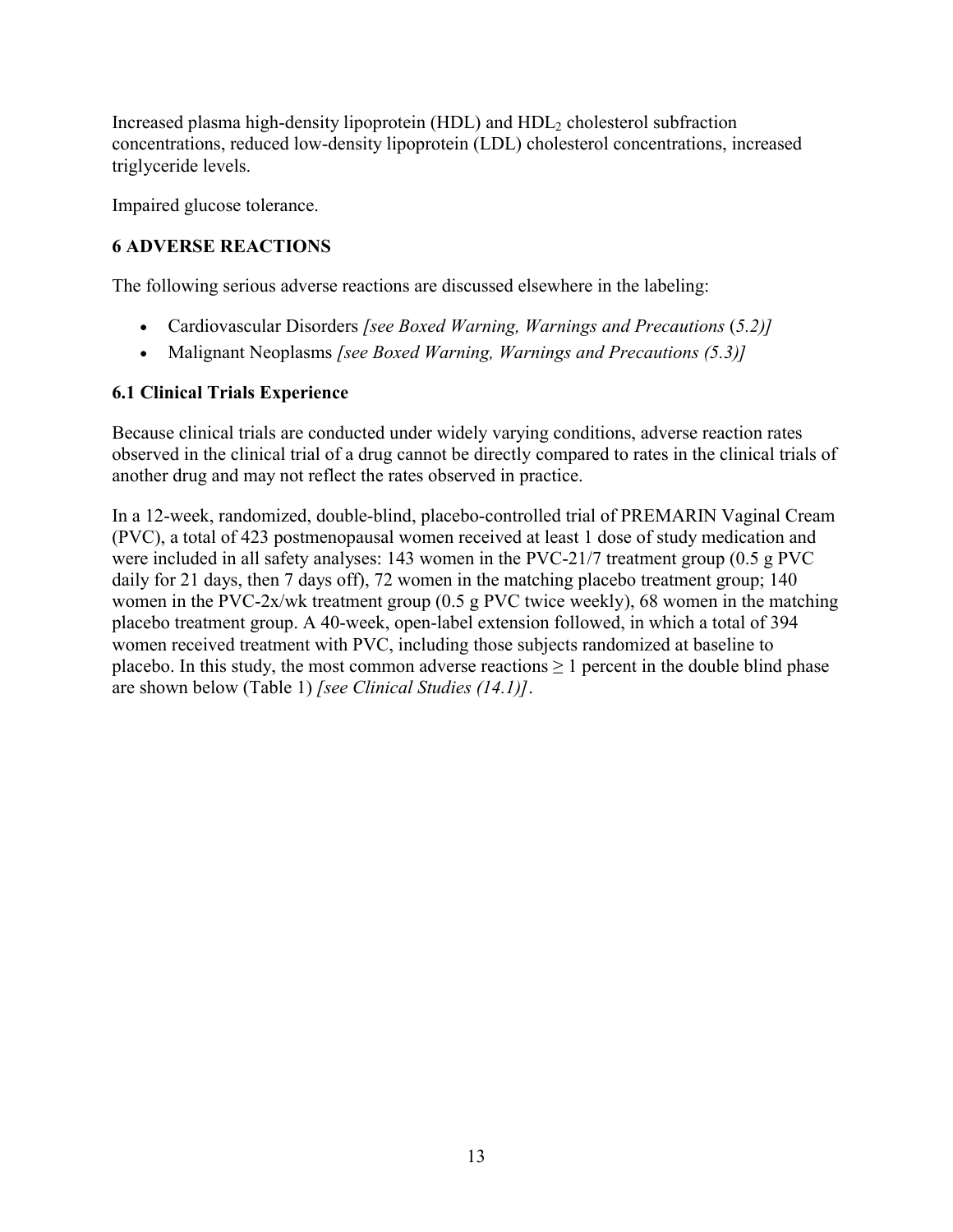| Table 1: Number (%) of Patients Reporting Treatment Emergent Adverse Reactions $\geq 1$                       |                  |                  |                                              |                      |
|---------------------------------------------------------------------------------------------------------------|------------------|------------------|----------------------------------------------|----------------------|
| <b>Percent Only</b>                                                                                           |                  |                  |                                              |                      |
|                                                                                                               | <b>Treatment</b> |                  |                                              |                      |
| <b>Body System<sup>a</sup>/Adverse</b>                                                                        | <b>PVC 21/7</b>  | Placebo 21/7     | <b>PVC 2x/week</b>                           | Placebo              |
| <b>Reaction</b>                                                                                               |                  |                  |                                              | 2x/week              |
|                                                                                                               | $N = 143$        | $N=72$           | $N = 140$                                    |                      |
|                                                                                                               |                  |                  |                                              | $N=68$               |
|                                                                                                               |                  |                  | Number (%) of Patients with Adverse Reaction |                      |
| <b>Body As A Whole</b>                                                                                        |                  |                  |                                              |                      |
| <b>Abdominal Pain</b>                                                                                         | 1(0.7)           | 1(1.4)           | $\boldsymbol{0}$                             | 1(1.5)               |
| Headache                                                                                                      | 5(3.5)           | 1(1.4)           | 3(2.1)                                       | 1(1.5)               |
| Moniliasis                                                                                                    | 2(1.4)           | 1(1.4)           | 1(0.7)                                       | $\mathbf{0}$         |
| Pain                                                                                                          | 2(1.4)           | $\overline{0}$   | 1(0.7)                                       | $\mathbf{0}$         |
| Pelvic Pain                                                                                                   | 4(2.8)           | 2(2.8)           | 4(2.9)                                       | $\boldsymbol{0}$     |
| <b>Cardiovascular System</b>                                                                                  |                  |                  |                                              |                      |
| Migraine                                                                                                      | $\boldsymbol{0}$ | $\boldsymbol{0}$ | $\boldsymbol{0}$                             | 1(1.5)               |
| Vasodilation                                                                                                  | 3(2.1)           | 2(2.8)           | 2(1.4)                                       | $\overline{0}$       |
| <b>Musculoskeletal System</b>                                                                                 |                  |                  |                                              |                      |
| Muscle Cramp                                                                                                  | 2(1.4)           | $\boldsymbol{0}$ | $\overline{0}$                               | $\boldsymbol{0}$     |
| <b>Nervous System</b>                                                                                         |                  |                  |                                              |                      |
| <b>Dizziness</b>                                                                                              | 1(0.7)           | $\boldsymbol{0}$ | $\boldsymbol{0}$                             | 1(1.5)               |
| <b>Skin and Appendages</b>                                                                                    |                  |                  |                                              |                      |
| Acne                                                                                                          | $\boldsymbol{0}$ | $\overline{0}$   | 2(1.4)                                       | $\boldsymbol{0}$     |
| Erythema                                                                                                      | $\overline{0}$   | 1(1.4)           | $\mathbf{0}$                                 | $\mathbf{0}$         |
| Pruritus                                                                                                      | 2(1.4)           | 1(1.4)           | 1(0.7)                                       | $\mathbf{0}$         |
| <b>Urogenital System</b>                                                                                      |                  |                  |                                              |                      |
| <b>Breast Enlargement</b>                                                                                     | 1(0.7)           | 1(1.4)           | $\boldsymbol{0}$                             | $\boldsymbol{0}$     |
| <b>Breast Pain</b>                                                                                            | 7(4.9)           | $\overline{0}$   | 3(2.1)                                       | $\mathbf{0}$         |
| Dysuria                                                                                                       | 2(1.4)           | $\boldsymbol{0}$ | $\overline{0}$                               | $\mathbf{0}$         |
| Leukorrhea                                                                                                    | 3(2.1)           | 1(1.4)           | 4(2.9)                                       | 5(7.4)               |
| Metrorrhagia                                                                                                  | $\overline{0}$   | $\overline{0}$   | $\overline{0}$                               | $\overline{2}$ (2.9) |
| <b>Urinary Frequency</b>                                                                                      | $\overline{0}$   | 1(1.4)           | $\overline{0}$                               | $\theta$             |
| Urinary Tract Infection                                                                                       | $\overline{0}$   | (1.4)<br>1       | $\boldsymbol{0}$                             | $\boldsymbol{0}$     |
| <b>Urinary Urgency</b>                                                                                        | 1(0.7)           | (1.4)<br>1       | $\boldsymbol{0}$                             | $\boldsymbol{0}$     |
| Vaginal Hemorrhage                                                                                            | 2(1.4)           | $\overline{0}$   | 1(0.7)                                       | 1(1.5)               |
| Vaginal Moniliasis                                                                                            | 2(1.4)           | $\boldsymbol{0}$ | $\theta$                                     | $\theta$             |
| Vaginitis                                                                                                     | 2(1.4)           | 1(1.4)           | 3(2.1)                                       | 3(4.4)               |
| Vulvovaginal Disorder                                                                                         | 4(2.8)           | $\theta$         | 3(2.1)                                       | 2(2.9)               |
| <sup>a</sup> Body system totals are not necessarily the sum of individual adverse events, since a patient may |                  |                  |                                              |                      |
| report two or more different adverse reactions in the same body system.                                       |                  |                  |                                              |                      |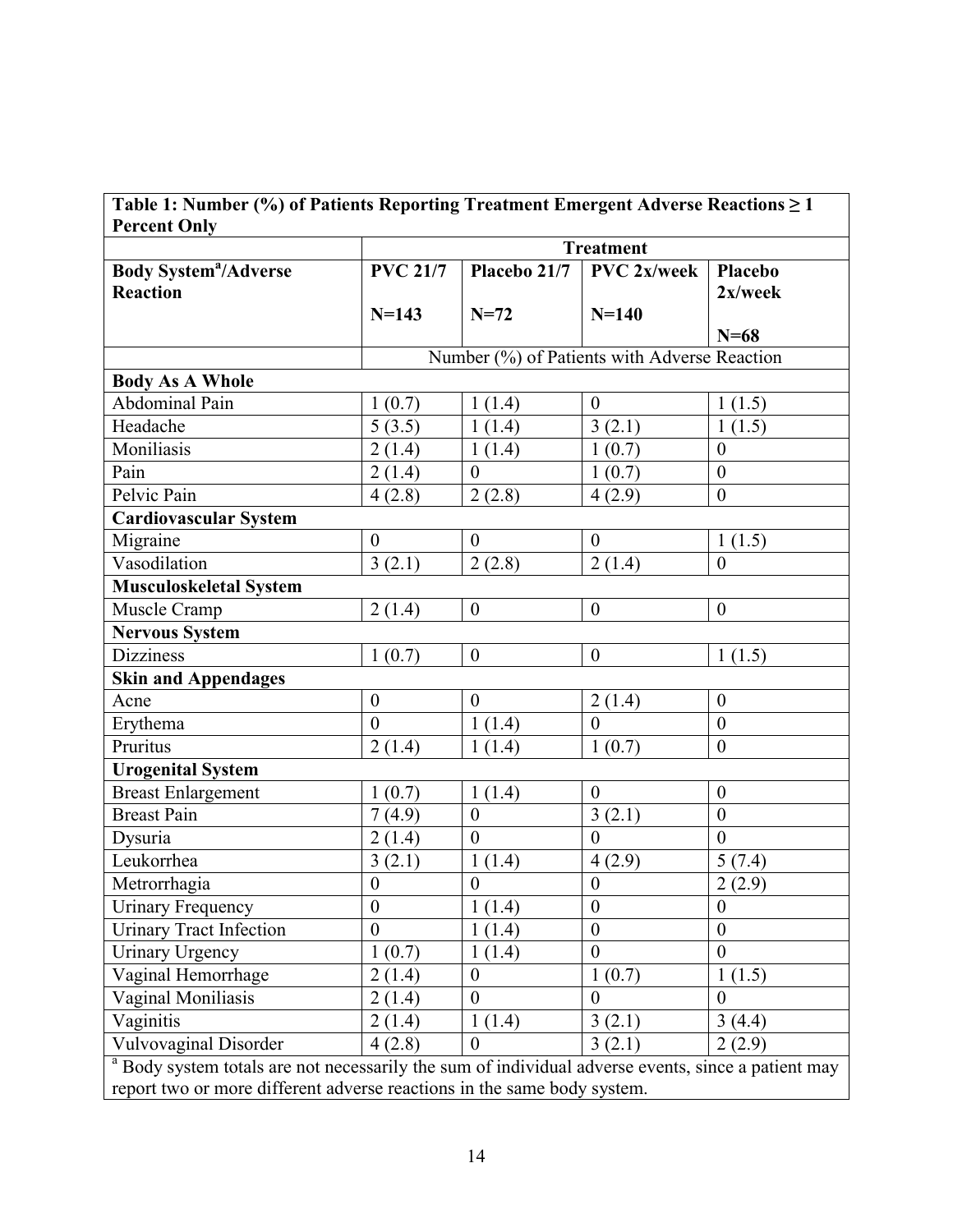### **6.2 Postmarketing Experience**

The following adverse reactions have been identified during post-approval use of PREMARIN Vaginal Cream. Because these reactions are reported voluntarily from a population of uncertain size, it is not always possible to reliably estimate their frequency or establish a causal relationship to drug exposure.

#### *Genitourinary System*

Abnormal uterine bleeding or spotting, dysmenorrhea or pelvic pain, increase in size of uterine leiomyomata, vaginitis (including vaginal candidiasis), change in cervical secretion, cystitis-like syndrome, application site reactions of vulvovaginal discomfort, (including burning, irritation, and genital pruritus), endometrial hyperplasia, endometrial cancer, precocious puberty, leukorrhea.

#### *Breasts*

Tenderness, enlargement, pain, discharge, fibrocystic breast changes, breast cancer, gynecomastia in males.

#### *Cardiovascular*

Deep venous thrombosis, pulmonary embolism, myocardial infarction, stroke, increase in blood pressure.

#### *Gastrointestinal*

Nausea, vomiting, abdominal cramps, bloating, increased incidence of gallbladder disease.

*Skin*

Chloasma that may persist when drug is discontinued, loss of scalp hair, hirsutism, rash.

*Eyes*

Retinal vascular thrombosis, intolerance to contact lenses.

#### *Central Nervous System*

Headache, migraine, dizziness, mental depression, nervousness, mood disturbances, irritability, dementia.

#### *Miscellaneous*

Increase or decrease in weight, glucose intolerance, edema, arthralgias, leg cramps, changes in libido, urticaria, exacerbation of asthma, increased triglycerides, hypersensitivity.

Additional postmarketing adverse reactions have been reported in patients receiving other forms of hormone therapy.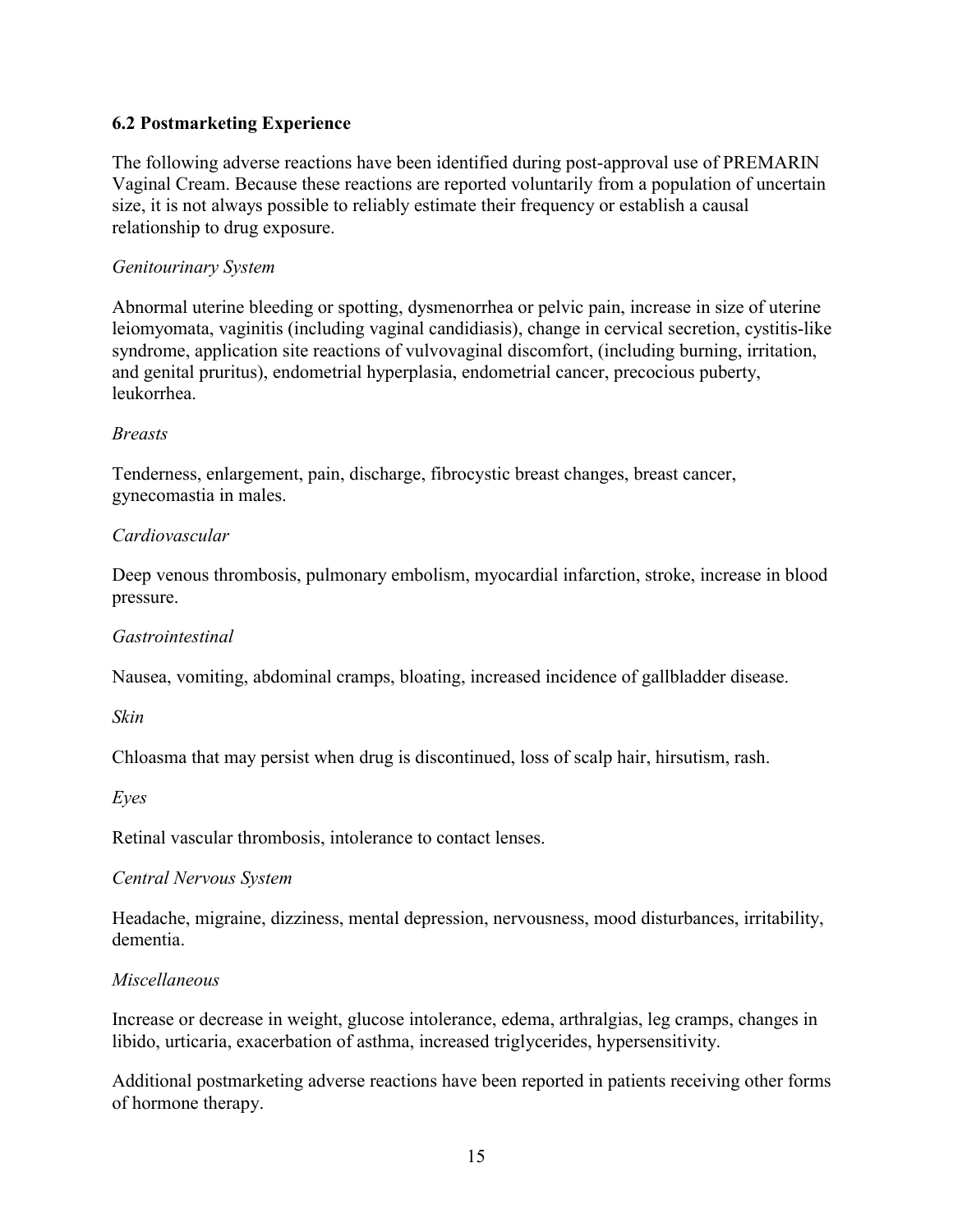# **7 DRUG INTERACTIONS**

No drug interaction studies have been conducted for PREMARIN Vaginal Cream.

# **7.1 Metabolic Interactions**

*In vitro* and *in vivo* studies have shown that estrogens are metabolized partially by cytochrome P450 3A4 (CYP3A4). Therefore, inducers or inhibitors of CYP3A4 may affect estrogen drug metabolism. Inducers of CYP3A4, such as St. John's wort (*Hypericum perforatum*) preparations, phenobarbital, carbamazepine, and rifampin, may reduce plasma concentrations of estrogens, possibly resulting in a decrease in therapeutic effects and/or changes in the uterine bleeding profile. Inhibitors of CYP3A4, such as erythromycin, clarithromycin, ketoconazole, itraconazole, ritonavir and grapefruit juice, may increase plasma concentrations of estrogens and may result in side effects.

# **8 USE IN SPECIFIC POPULATIONS**

# **8.1 Pregnancy**

PREMARIN Vaginal Cream should not be used during pregnancy *[see Contraindications (4)]*. There appears to be little or no increased risk of birth defects in children born to women who have used estrogens and progestins as an oral contraceptive inadvertently during early pregnancy.

### **8.3 Nursing Mothers**

PREMARIN Vaginal Cream should not be used during lactation. Estrogen administration to nursing women has been shown to decrease the quantity and quality of the breast milk. Detectable amounts of estrogens have been identified in the breast milk of women receiving estrogen therapy. Caution should be exercised when PREMARIN Vaginal Cream is administered to a nursing woman.

### **8.4 Pediatric Use**

PREMARIN Vaginal Cream is not indicated in children. Clinical studies have not been conducted in the pediatric population.

### **8.5 Geriatric Use**

There have not been sufficient numbers of geriatric women involved in clinical studies utilizing PREMARIN Vaginal Cream to determine whether those over 65 years of age differ from younger subjects in their response to PREMARIN Vaginal Cream.

### *The Women's Health Initiative Studies*

In the WHI estrogen-alone substudy (daily CE [0.625 mg]-alone versus placebo), there was a higher relative risk of stroke in women greater than 65 years of age *[see Warnings and Precautions (5.2), and Clinical Studies (14.2)]*.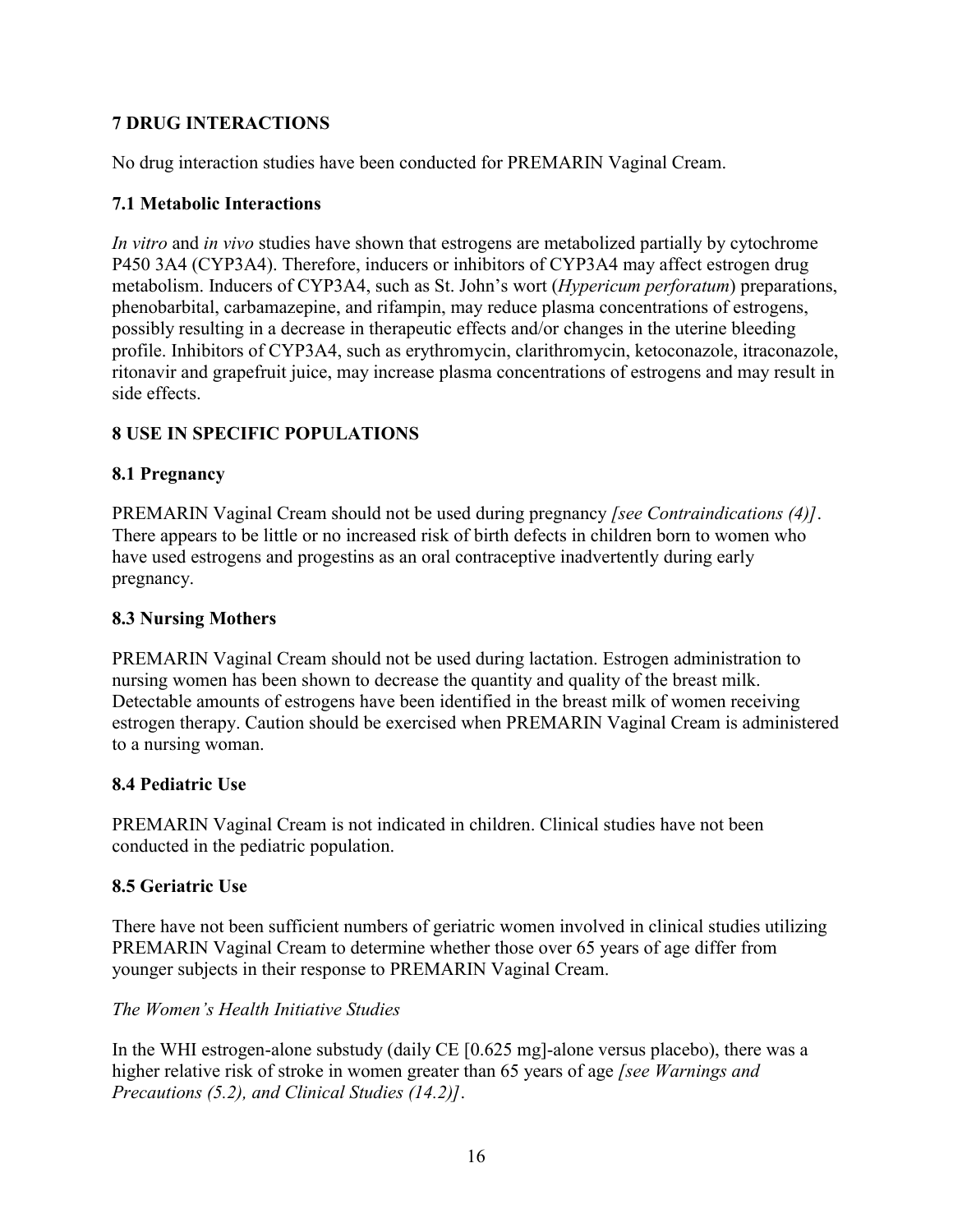In the WHI estrogen plus progestin substudy (daily CE [0.625 mg] plus MPA [2.5 mg] versus placebo), there was a higher relative risk of nonfatal stroke and invasive breast cancer in women greater than 65 years of age *[see Warnings and Precautions (5.2, 5.3), and Clinical Studies (14.2)]*.

# *The Women's Health Initiative Memory Study*

In the WHIMS ancillary studies of postmenopausal women 65 to 79 years of age, there was an increased risk of developing probable dementia in women receiving estrogen-alone or estrogen plus progestin when compared to placebo *[see Warnings and Precautions (5.4), and Clinical Studies (14.3)]*.

Since both ancillary studies were conducted in women 65 to 79 years of age, it is unknown whether these findings apply to younger postmenopausal women<sup>8</sup> [see Warnings and *Precautions (5.4), and Clinical Studies (14.3)]*.

# **8.6 Renal Impairment**

The effect of renal impairment on the pharmacokinetics of PREMARIN Vaginal Cream has not been studied.

# **8.7 Hepatic Impairment**

The effect of hepatic impairment on the pharmacokinetics of PREMARIN Vaginal Cream has not been studied.

# **10 OVERDOSAGE**

Overdosage of estrogen may cause nausea, vomiting, breast tenderness, abdominal pain, drowsiness and fatigue, and withdrawal bleeding may occur in women. Treatment of overdose consists of discontinuation of PREMARIN therapy with institution of appropriate symptomatic care.

# **11 DESCRIPTION**

Each gram of PREMARIN (conjugated estrogens) Vaginal Cream contains 0.625 mg conjugated estrogens, USP in a nonliquefying base containing cetyl esters wax, cetyl alcohol, white wax, glyceryl monostearate, propylene glycol monostearate, methyl stearate, benzyl alcohol, sodium lauryl sulfate, glycerin, and mineral oil. PREMARIN Vaginal Cream is applied intravaginally.

PREMARIN Vaginal Cream contains a mixture of conjugated estrogens obtained exclusively from natural sources, occurring as the sodium salts of water-soluble estrogen sulfates blended to represent the average composition of material derived from pregnant mares' urine. It is a mixture of sodium estrone sulfate and sodium equilin sulfate. It contains as concomitant components, sodium sulfate conjugates, 17 α-dihydroequilin, 17 α-estradiol, and 17 β-dihydroequilin.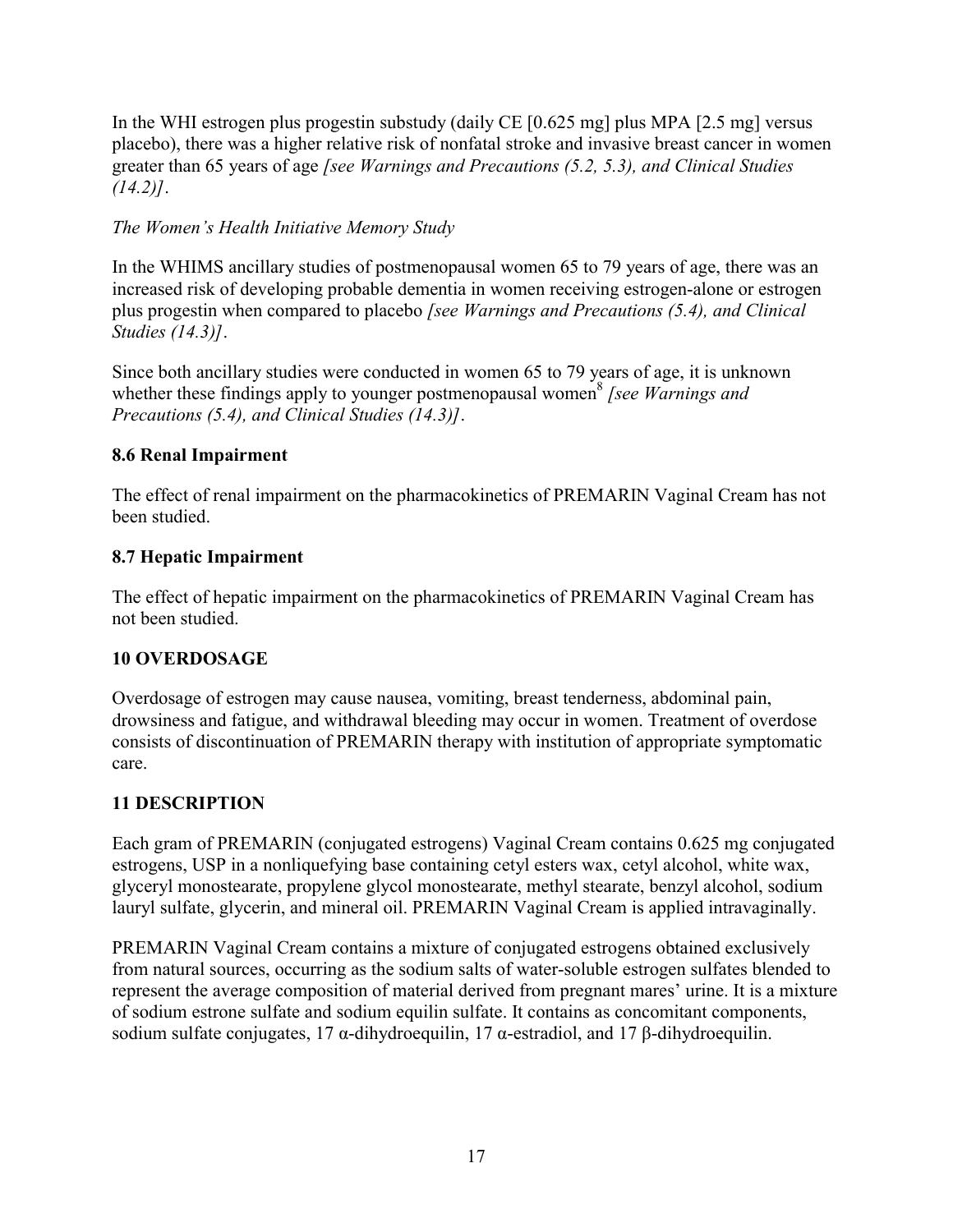# **12 CLINICAL PHARMACOLOGY**

# **12.1 Mechanism of Action**

Endogenous estrogens are largely responsible for the development and maintenance of the female reproductive system and secondary sexual characteristics. Although circulating estrogens exist in a dynamic equilibrium of metabolic interconversions, estradiol is the principal intracellular human estrogen and is substantially more potent than its metabolites, estrone and estriol, at the receptor level.

The primary source of estrogen in normally cycling adult women is the ovarian follicle, which secretes 70 to 500 mcg of estradiol daily, depending on the phase of the menstrual cycle. After menopause, most endogenous estrogen is produced by conversion of androstenedione, which is secreted by the adrenal cortex, to estrone in the peripheral tissues. Thus, estrone and the sulfateconjugated form, estrone sulfate, are the most abundant circulating estrogens in postmenopausal women.

Estrogens act through binding to nuclear receptors in estrogen-responsive tissues. To date, two estrogen receptors have been identified. These vary in proportion from tissue to tissue.

Circulating estrogens modulate the pituitary secretion of the gonadotropins, luteinizing hormone (LH) and FSH, through a negative feedback mechanism. Estrogens act to reduce the elevated levels of these gonadotropins seen in postmenopausal women.

### **12.2 Pharmacodynamics**

Currently, there are no pharmacodynamic data known for PREMARIN Vaginal Cream.

# **12.3 Pharmacokinetics**

### *Absorption*

Conjugated estrogens are water soluble and are well-absorbed through the skin, mucous membranes, and the gastrointestinal (GI) tract. The vaginal delivery of estrogens circumvents first-pass metabolism.

A bioavailability study was conducted in 24 postmenopausal women with atrophic vaginitis. The mean (SD) pharmacokinetic parameters for unconjugated estrone, unconjugated estradiol, total estrone, total estradiol and total equilin following 7 once-daily doses of PREMARIN Vaginal Cream 0.5 g is shown in Table 2.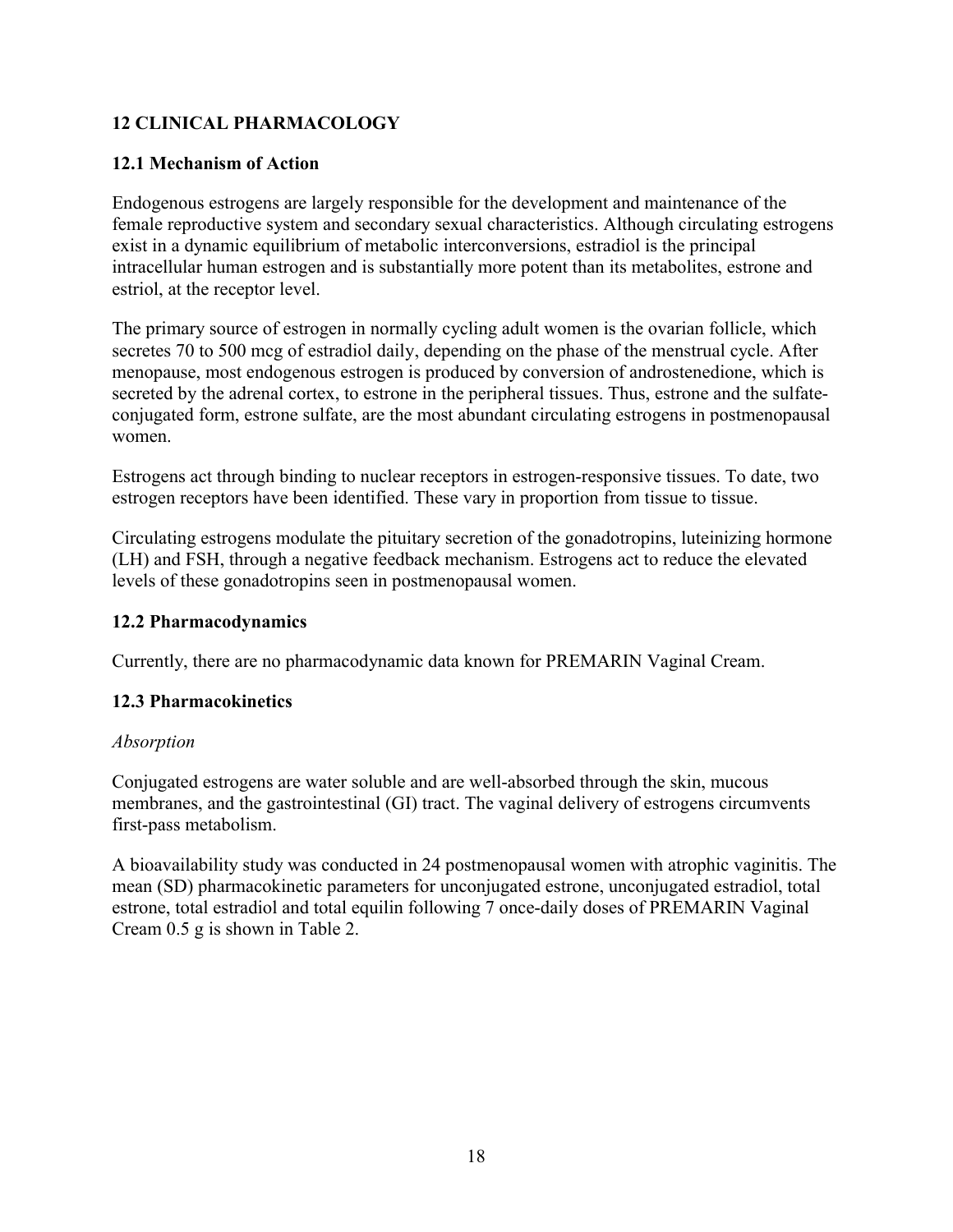| Women                                                     |                  |                  |                   |
|-----------------------------------------------------------|------------------|------------------|-------------------|
| <b>Pharmacokinetic Profiles of Unconjugated Estrogens</b> |                  |                  |                   |
| <b>PREMARIN Vaginal Cream 0.5 g</b>                       |                  |                  |                   |
| <b>PK Parameters</b>                                      | $C_{\text{max}}$ | $T_{\text{max}}$ | $AUC_{ss}$        |
| Arithmetic Mean $\pm$ SD                                  | (pg/mL)          | (hr)             | $(pg\cdot hr/mL)$ |
| Estrone                                                   | $42.0 \pm 13.9$  | $7.4 \pm 6.2$    | $826 \pm 295$     |
| Baseline-adjusted estrone                                 | $21.9 \pm 13.1$  | $7.4 \pm 6.2$    | $365 \pm 255$     |
| Estradiol                                                 | $12.8 \pm 16.6$  | $8.5 \pm 6.2$    | $231 \pm 285$     |
| Baseline-adjusted estradiol                               | $9.14 \pm 14.7$  | $8.5 \pm 6.2$    | $161 \pm 252$     |
| <b>Pharmacokinetic Profiles of Conjugated Estrogens</b>   |                  |                  |                   |
| <b>PREMARIN Vaginal Cream 0.5 g</b>                       |                  |                  |                   |
| <b>PK Parameters</b>                                      | $C_{\text{max}}$ | $T_{max}$        | $AUC_{ss}$        |
| Arithmetic Mean $\pm$ SD                                  | (ng/mL)          | (hr)             | $(ng\cdot hr/mL)$ |
| Total estrone                                             | $0.60 \pm 0.32$  | $6.0 \pm 4.0$    | $9.75 \pm 4.99$   |
| Baseline-adjusted total estrone                           | $0.40 \pm 0.28$  | $6.0 \pm 4.0$    | $5.79 \pm 3.7$    |
| Total estradiol                                           | $0.04 \pm 0.04$  | $7.7 \pm 5.9$    | $0.70 \pm 0.42$   |
| Baseline-adjusted total estradiol                         | $0.04 \pm 0.04$  | $7.7 \pm 6.0$    | $0.49 \pm 0.38$   |
| Total equilin                                             | $0.12 \pm 0.15$  | $6.1 \pm 4.7$    | $3.09 \pm 1.37$   |

**Table 2: Mean ± SD Pharmacokinetic Parameters of PREMARIN Following Daily Administration (7 Days) of PREMARIN Vaginal Cream 0.5 g in 24 Postmenopausal** 

#### *Distribution*

The distribution of exogenous estrogens is similar to that of endogenous estrogens. Estrogens are widely distributed in the body and are generally found in higher concentration in the sex hormone target organs. Estrogens circulate in the blood largely bound to SHBG and albumin.

#### *Metabolism*

Exogenous estrogens are metabolized in the same manner as endogenous estrogens. Circulating estrogens exist in a dynamic equilibrium of metabolic interconversions. These transformations take place mainly in the liver. Estradiol is converted reversibly to estrone, and both can be converted to estriol, which is a major urinary metabolite. Estrogens also undergo enterohepatic recirculation via sulfate and glucuronide conjugation in the liver, biliary secretion of conjugates into the intestine, and hydrolysis in the intestine followed by reabsorption. In postmenopausal women, a significant portion of the circulating estrogens exists as sulfate conjugates, especially estrone sulfate, which serves as a circulating reservoir for the formation of more active estrogens.

### *Excretion*

Estradiol, estrone, and estriol are excreted in the urine along with glucuronide and sulfate conjugates.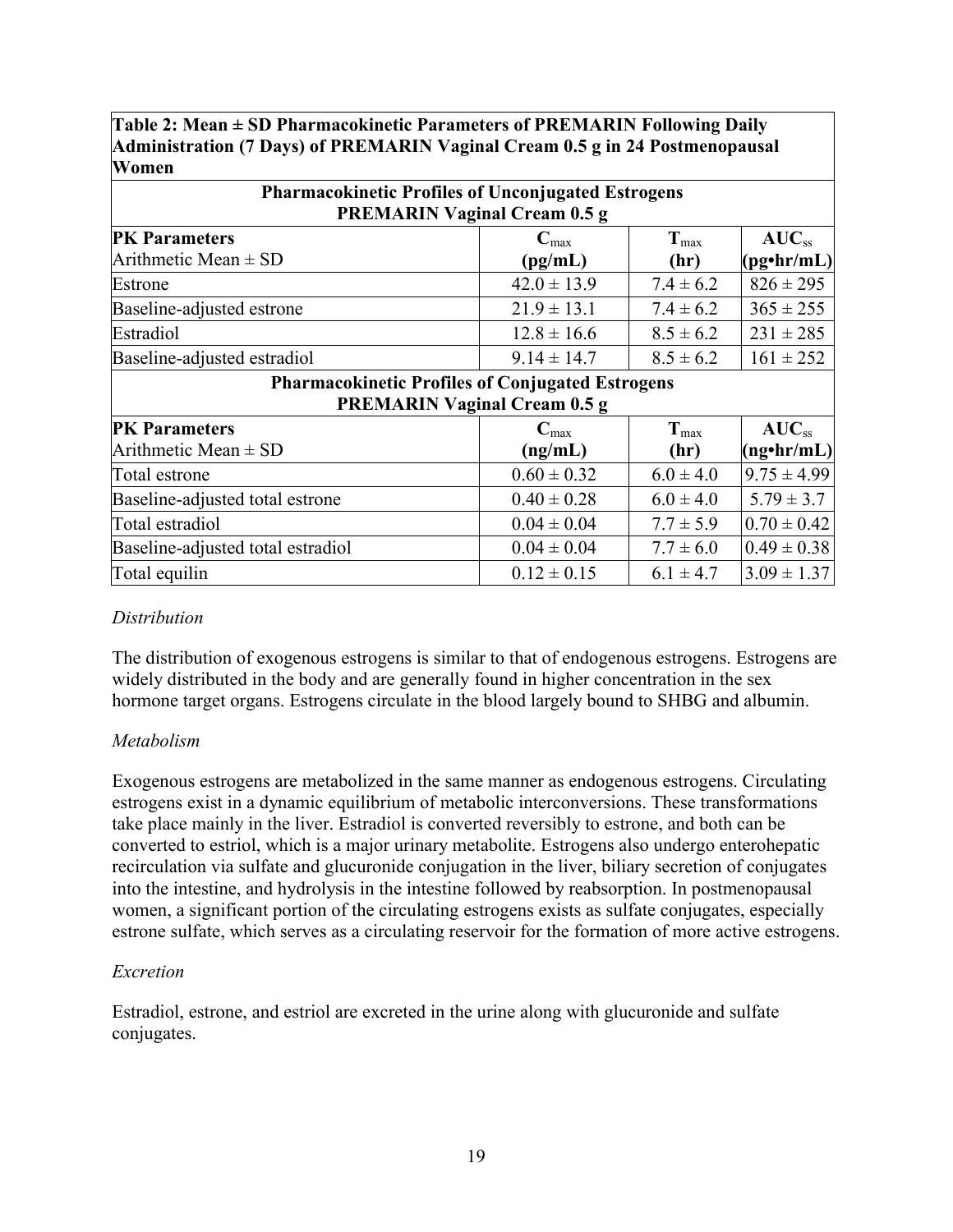#### *Use in Specific Populations*

No pharmacokinetic studies were conducted in specific populations, including patients with renal or hepatic impairment.

# **13 NONCLINICAL TOXICOLOGY**

#### **13.1 Carcinogenesis, Mutagenesis, Impairment of Fertility**

Long-term continuous administration of natural and synthetic estrogens in certain animal species increases the frequency of carcinomas of the breast, uterus, cervix, vagina, testis, and liver.

# **14 CLINICAL STUDIES**

### **14.1 Effects on Vulvar and Vaginal Atrophy**

A 12-week, prospective, randomized, double-blind placebo-controlled study was conducted to compare the safety and efficacy of 2 PREMARIN Vaginal Cream (PVC) regimens 0.5 g (0.3 mg CE) administered twice weekly and 0.5 g (0.3 mg CE) administered sequentially for 21 days on drug followed by 7 days off drug to matching placebo regimens in the treatment of moderate to severe symptoms of vulvar and vaginal atrophy due to menopause. The initial 12 week, double-blind, placebo-controlled phase was followed by an open-label phase to assess endometrial safety through week 52. The study randomized 423 generally healthy postmenopausal women between 44 to 77 years of age (mean 57.8 years), who at baseline had  $\leq$ 5 percent superficial cells on a vaginal smear, a vaginal  $pH \geq 5.0$ , and who identified a most bothersome moderate to severe symptom of vulvar and vaginal atrophy. The majority (92.2 percent) of the women were Caucasian ( $n = 390$ ); 7.8 percent were Other ( $n = 33$ ). All subjects were assessed for improvement in the mean change from baseline to Week 12 for the co-primary efficacy variables of: most bothersome symptom of vulvar and vaginal atrophy (defined as the moderate to severe symptom that had been identified by the woman as most bothersome to her at baseline); percentage of vaginal superficial cells and percentage of vaginal parabasal cells; and vaginal pH.

In the 12-week, double-blind phase, a statistically significant mean change between baseline and Week 12 in the symptom of dyspareunia was observed for both of the PREMARIN Vaginal Cream regimens (0.5 g daily for 21 days, then 7 days off and 0.5 g twice weekly) compared to matching placebo, see Table 3. Also demonstrated for each PREMARIN Vaginal Cream regimen compared to placebo was a statistically significant increase in the percentage of superficial cells at Week 12 (28 percent, 21/7 regimen and 26 percent, twice a week compared to 3 percent and 1 percent for matching placebo), a statistically significant decrease in parabasal cells (-61 percent, 21/7 regimen and -58 percent, twice a week compared to -21 percent and -7 percent for matching placebo) and statistically significant mean reduction between baseline and Week 12 in vaginal pH (-1.62, 21/7 regimen and -1.57, twice a week compared to -0.36 and -0.26 for matching placebo).

Endometrial safety was assessed by endometrial biopsy for all randomly assigned subjects at week 52. For the 155 subjects (83 on the 21/7 regimen, 72 on the twice-weekly regimen)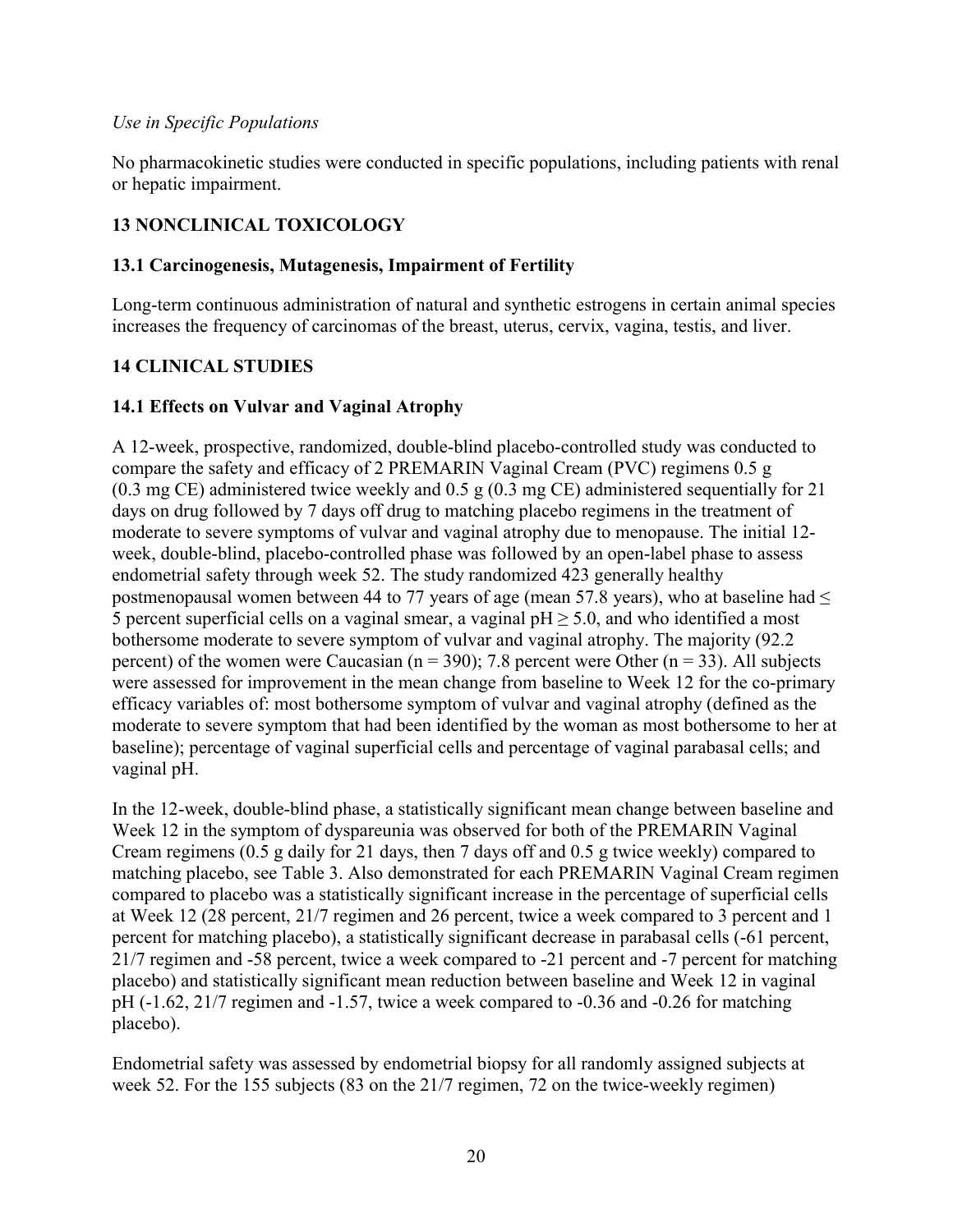| Table 3: Mean Change in Dyspareunia Severity Compared to Placebo MITT Population of<br><b>Most Bothersome Symptom Score for Dyspareunia, LOCF</b>                                                            |                                              |                                              |                                              |                                                |
|--------------------------------------------------------------------------------------------------------------------------------------------------------------------------------------------------------------|----------------------------------------------|----------------------------------------------|----------------------------------------------|------------------------------------------------|
| Dyspareunia                                                                                                                                                                                                  | <b>PVC</b><br>0.5 g<br>$21/7^a$              | Placebo<br>$0.5$ g<br>$21/7^a$               | <b>PVC</b><br>0.5 g<br>$2x/wk^b$             | Placebo<br>0.5 g<br>$2x/wk^b$                  |
| <b>Baseline</b>                                                                                                                                                                                              | $\mathbf n$<br>Mean (SD)<br>50<br>2.26(0.99) | $\mathbf n$<br>Mean (SD)<br>18<br>2.32(0.88) | $\mathbf n$<br>Mean (SD)<br>52<br>2.43(0.76) | $\mathbf n$<br>Mean $(SD)$<br>22<br>2.28(1.04) |
|                                                                                                                                                                                                              |                                              |                                              |                                              |                                                |
| Week 12                                                                                                                                                                                                      | 50<br>0.77(1.05)                             | 18<br>1.93(1.03)                             | 52<br>0.88(0.96)                             | 21<br>1.63(1.16)                               |
|                                                                                                                                                                                                              |                                              |                                              |                                              |                                                |
| Change from<br>Baseline at Week 12                                                                                                                                                                           | 50<br>$-1.48(1.17)$                          | 18<br>$-0.40(1.01)$                          | 52<br>$-1.55(0.92)$                          | 21<br>$-0.62(1.23)$                            |
|                                                                                                                                                                                                              |                                              |                                              |                                              |                                                |
| P-value<br>VS.<br>Placebo                                                                                                                                                                                    | $< 0.001$ <sup>c</sup>                       |                                              | ${<}0.001$ <sup>d</sup>                      |                                                |
| a<br>PVC $21/7$ = apply PVC for 21 days and then 7 days of no therapy<br>PVC $2x/wk =$ apply PVC twice a week<br>Comparison of PVC 21/7 with placebo 21/7<br>d<br>Comparison of PVC 2x/wk with placebo 2x/wk |                                              |                                              |                                              |                                                |

completing the 52-week period with complete follow-up and evaluable endometrial biopsies, there were no reports of endometrial hyperplasia or endometrial carcinoma.

### **14.2 Women's Health Initiative Studies**

The WHI enrolled approximately 27,000 predominantly healthy postmenopausal women in two substudies to assess the risks and benefits of daily oral CE (0.625 mg)-alone or in combination with MPA (2.5 mg) compared to placebo in the prevention of certain chronic diseases. The primary endpoint was the incidence of CHD (defined as nonfatal MI, silent MI and CHD death), with invasive breast cancer as the primary adverse outcome. A "global index" included the earliest occurrence of CHD, invasive breast cancer, stroke, PE, endometrial cancer (only in the CE plus MPA substudy), colorectal cancer, hip fracture, or death due to other causes. These substudies did not evaluate the effects of CE-alone or CE plus MPA on menopausal symptoms.

# *WHI Estrogen-Alone Substudy*

The WHI estrogen-alone substudy was stopped early because an increased risk of stroke was observed, and it was deemed that no further information would be obtained regarding the risks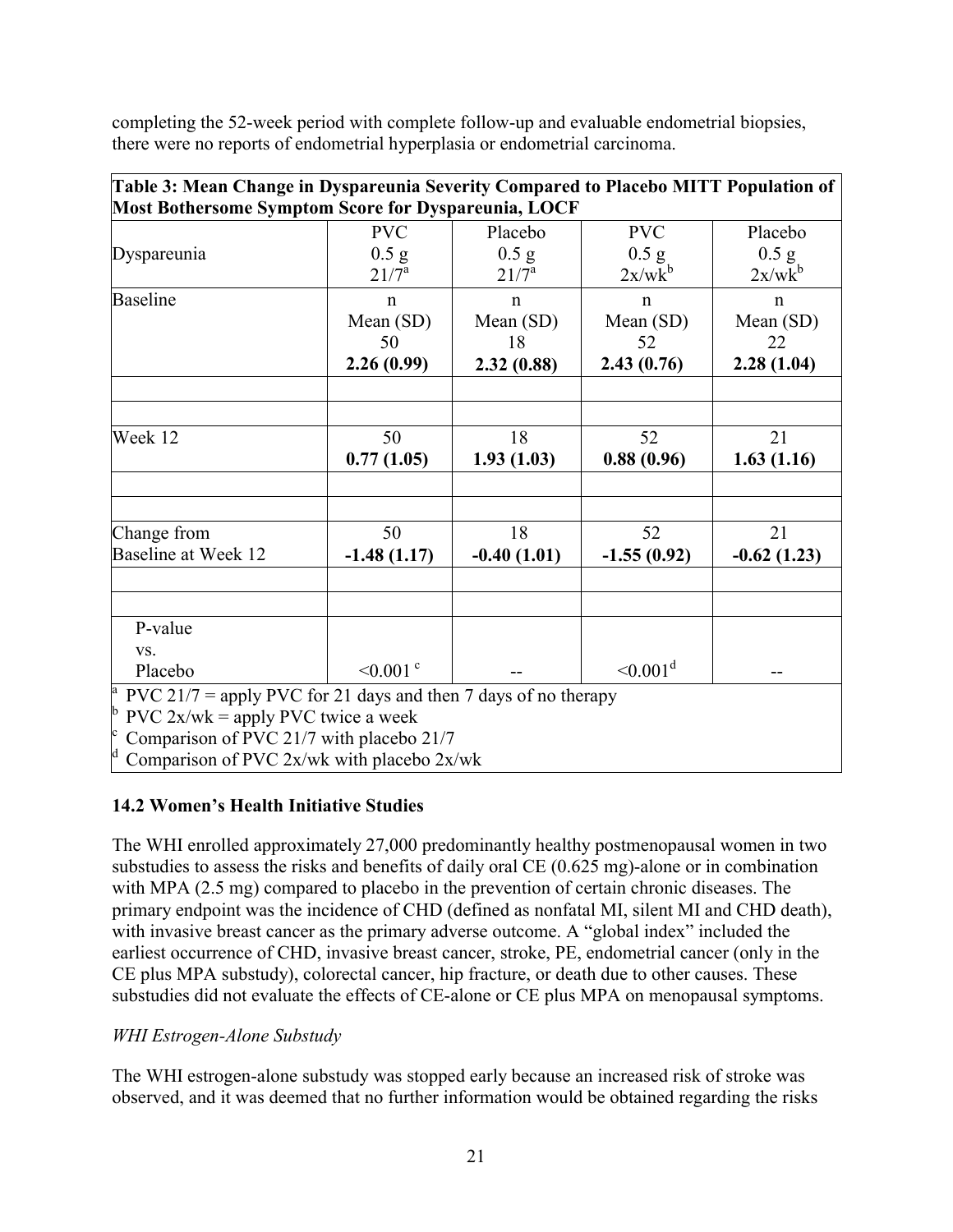and benefits of estrogen--alone in predetermined primary endpoints.

Results of the estrogen-alone substudy, which included 10,739 women (average 63 years of age, range 50 to 79; 75.3 percent White, 15.1 percent Black, 6.1 percent Hispanic, 3.6 percent Other) after an average follow-up of 7.1 years, are presented in Table 4.

| Table 4: Relative and Absolute Risk Seen in the Estrogen-Alone Substudy of WHI <sup>a</sup> |                                       |                                          |                        |  |
|---------------------------------------------------------------------------------------------|---------------------------------------|------------------------------------------|------------------------|--|
|                                                                                             | <b>Relative Risk</b>                  | <b>CE</b><br>$n = 5,310$                 | Placebo<br>$n = 5,429$ |  |
| Event                                                                                       | CE vs. Placebo<br>$(95\% \, nCI^{b})$ | Absolute Risk per 10,000 Women-<br>Years |                        |  |
| $CHD$ events <sup>c</sup>                                                                   | $0.95(0.78-1.16)$                     | 54                                       | 57                     |  |
| $Non-fatal Mfc$                                                                             | $0.91(0.73 - 1.14)$                   | 40                                       | 43                     |  |
| $CHD$ death $c$                                                                             | $1.01(0.71 - 1.43)$                   | 16                                       | 16                     |  |
| All Strokes <sup>c</sup>                                                                    | $1.33(1.05-1.68)$                     | 45                                       | 33                     |  |
| Ischemic stroke <sup>c</sup>                                                                | $1.55$ (1.19–2.01)                    | 38                                       | 25                     |  |
| Deep vein thrombosis $c,d$                                                                  | $1.47(1.06 - 2.06)$                   | 23                                       | 15                     |  |
| Pulmonary embolism <sup>c</sup>                                                             | $1.37(0.90 - 2.07)$                   | 14                                       | 10                     |  |
| Invasive breast cancer <sup>c</sup>                                                         | $0.80(0.62 - 1.04)$                   | 28                                       | 34                     |  |
| Colorectal cancer <sup>e</sup>                                                              | $1.08(0.75-1.55)$                     | 17                                       | 16                     |  |
| Hip fracture <sup>c</sup>                                                                   | $0.65(0.45-0.94)$                     | 12                                       | 19                     |  |
| Vertebral fractures <sup>c,d</sup>                                                          | $0.64(0.44 - 0.93)$                   | 11                                       | 18                     |  |
| Lower arm/wrist fractures <sup>c,d</sup>                                                    | $0.58(0.47-0.72)$                     | 35                                       | 59                     |  |
| Total fractures <sup>c,d</sup>                                                              | $0.71(0.64 - 0.80)$                   | 144                                      | 197                    |  |
| Death due to other causes <sup>e,f</sup>                                                    | $1.08(0.88 - 1.32)$                   | 53                                       | 50                     |  |
| Overall mortality <sup>c,d</sup>                                                            | $1.04(0.88 - 1.22)$                   | 79                                       | 75                     |  |
| Global Index <sup>g</sup>                                                                   | $1.02(0.92 - 1.13)$                   | 206                                      | 201                    |  |

<sup>a</sup> Adapted from numerous WHI publications. WHI publications can be viewed at www.nhlbi.nih.gov/whi.

<sup>b</sup> Nominal confidence intervals unadjusted for multiple looks and multiple comparisons.

Results are based on centrally adjudicated data for an average follow-up of 7.1 years.

Not included in "global index."

Results are based on an average follow-up of 6.8 years.

All deaths, except from breast or colorectal cancer, definite or probable CHD, PE or cerebrovascular disease.

 $\beta$  A subset of the events was combined in a "global index" defined as the earliest occurrence of CHD events, invasive breast cancer, stroke, pulmonary embolism, colorectal cancer, hip fracture, or death due to other causes.

For those outcomes included in the WHI "global index" that reached statistical significance, the absolute excess risk per 10,000 women-years in the group treated with CE-alone was 12 more strokes while the absolute risk reduction per 10,000 women-years was 7 fewer hip fractures.<sup>9</sup> The absolute excess risk of events included in the "global index" was a non-significant 5 events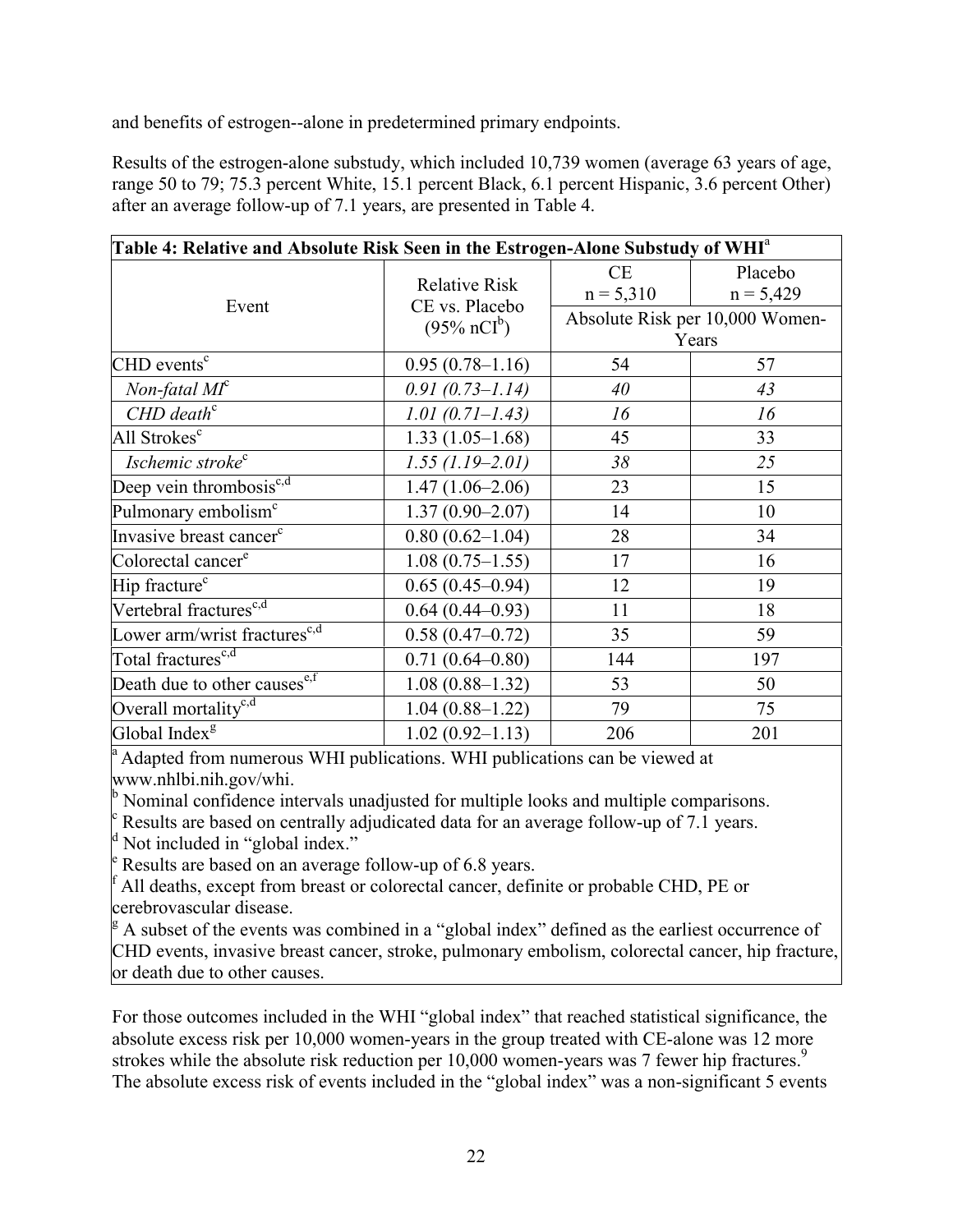per 10,000 women-years. There was no difference between the groups in terms of all-cause mortality.

No overall difference for primary CHD events (nonfatal MI, silent MI and CHD death) and invasive breast cancer incidence in women receiving CE-alone compared with placebo was reported in final centrally adjudicated results from the estrogen-alone substudy, after an average follow up of 7.1 years.

Centrally adjudicated results for stroke events from the estrogen-alone substudy, after an average follow-up of 7.1 years, reported no significant difference in distribution of stroke subtype or severity, including fatal strokes, in women receiving CE-alone compared to placebo. Estrogenalone increased the risk for ischemic stroke, and this excess risk was present in all subgroups of women examined  $10^{-10}$ 

Timing of the initiation of estrogen-alone therapy relative to the start of menopause may affect the overall risk benefit profile. The WHI estrogen-alone substudy, stratified by age, showed in women 50 to 59 years of age a non-significant trend toward reduced risk for CHD *[hazard ratio (HR) 0.63 (95 percent CI, 0.36-1.09)]* and overall mortality *[HR 0.71 (95 percent CI, 0.46- 1.11)]*.

# *WHI Estrogen Plus Progestin Substudy*

The WHI estrogen plus progestin substudy was stopped early. According to the predefined stopping rule, after an average follow-up of 5.6 years of treatment, the increased risk of invasive breast cancer and cardiovascular events exceeded the specified benefits included in the "global index." The absolute excess risk of events included in the "global index" was 19 per 10,000 women-years.

For those outcomes included in the WHI "global index" that reached statistical significance after 5.6 years of follow-up, the absolute excess risks per 10,000 women-years in the group treated with CE plus MPA were 7 more CHD events, 8 more strokes, 10 more PEs, and 8 more invasive breast cancers, while the absolute risk reductions per 10,000 women-years were 6 fewer colorectal cancers and 5 fewer hip fractures.

Results of the CE plus MPA substudy, which included 16,608 women (average 63 years of age, range 50 to 79; 83.9 percent White, 6.8 percent Black, 5.4 percent Hispanic, 3.9 percent Other) are presented in Table 5. These results reflect centrally adjudicated data after an average followup of 5.6 years.

| <b>Table 5: Relative and Absolute Risk Seen in the Estrogen Plus Progestin Substudy of WHI</b><br>at an Average of 5.6 Years <sup>a,b</sup> |                                     |                              |                        |  |
|---------------------------------------------------------------------------------------------------------------------------------------------|-------------------------------------|------------------------------|------------------------|--|
|                                                                                                                                             | Relative Risk<br>CE/MPA vs. Placebo | <b>CE/MPA</b><br>$n = 8,506$ | Placebo<br>$n = 8,102$ |  |
|                                                                                                                                             | $(\Omega F_0 / \partial T^c)$       | Absolute Risk per 10,000     |                        |  |

| Table 5: Relative and Absolute Risk Seen in the Estrogen Plus Progestin Substudy of WHI |  |  |
|-----------------------------------------------------------------------------------------|--|--|
| at an Average of 5.6 Years <sup>a,b</sup>                                               |  |  |

|                   |                                        | $n = 8.506$                             | $n = \delta$ , $102$ |
|-------------------|----------------------------------------|-----------------------------------------|----------------------|
| Event             | CE/MPA vs. Placebo<br>$(95\% \, nCIc)$ | Absolute Risk per 10,000<br>Women-Years |                      |
| <b>CHD</b> events | $1.23(0.99-1.53)$                      |                                         |                      |
| Non-fatal MI      | $1.28(1.00-1.63)$                      |                                         |                      |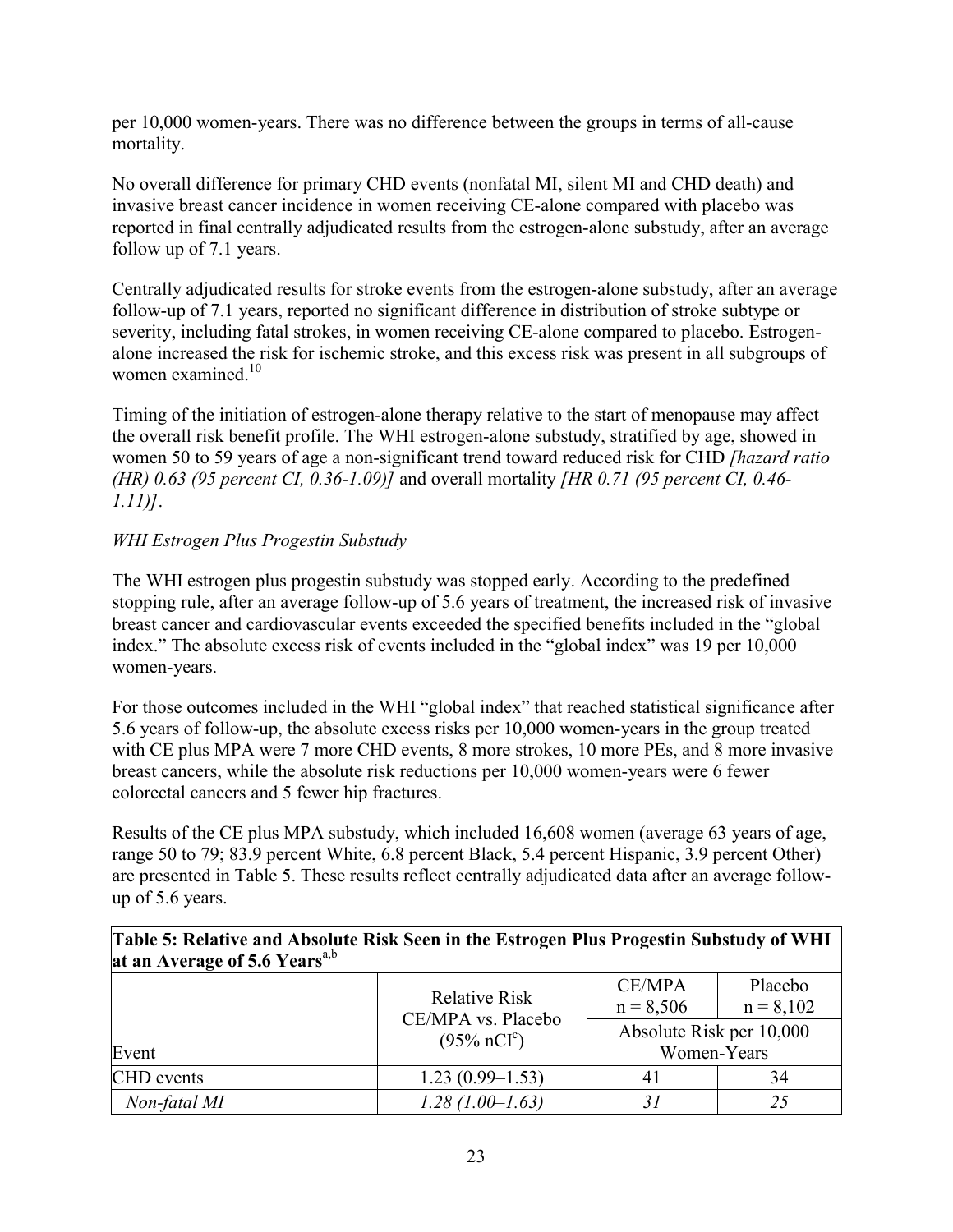| at all Average of 5.0 Tears            |                                        |                                         |                        |  |
|----------------------------------------|----------------------------------------|-----------------------------------------|------------------------|--|
|                                        | <b>Relative Risk</b>                   | <b>CE/MPA</b><br>$n = 8,506$            | Placebo<br>$n = 8,102$ |  |
| Event                                  | CE/MPA vs. Placebo<br>$(95\% \, nCIc)$ | Absolute Risk per 10,000<br>Women-Years |                        |  |
| CHD death                              | $1.10(0.70 - 1.75)$                    | 8                                       | 8                      |  |
| <b>All Strokes</b>                     | $1.31(1.03-1.68)$                      | 33                                      | 25                     |  |
| Ischemic stroke                        | $1.44(1.09-1.90)$                      | 26                                      | 18                     |  |
| Deep vein thrombosis <sup>d</sup>      | $1.95(1.43 - 2.67)$                    | 26                                      | 13                     |  |
| Pulmonary embolism                     | $2.13(1.45-3.11)$                      | 18                                      | 8                      |  |
| Invasive breast cancer <sup>e</sup>    | $1.24(1.01-1.54)$                      | 41                                      | 33                     |  |
| Colorectal cancer                      | $0.61(0.42 - 0.87)$                    | 10                                      | 16                     |  |
| Endometrial cancer <sup>d</sup>        | $0.81(0.48 - 1.36)$                    | 6                                       | 7                      |  |
| Cervical cancer <sup>d</sup>           | $1.44(0.47 - 4.42)$                    | $\overline{2}$                          |                        |  |
| Hip fracture                           | $0.67(0.47-0.96)$                      | 11                                      | 16                     |  |
| Vertebral fractures <sup>d</sup>       | $0.65(0.46-0.92)$                      | 11                                      | 17                     |  |
| Lower arm/wrist fractures <sup>d</sup> | $0.71(0.59 - 0.85)$                    | 44                                      | 62                     |  |
| Total fractures <sup>d</sup>           | $0.76(0.69 - 0.83)$                    | 152                                     | 199                    |  |
| Overall Mortality <sup>f</sup>         | $1.00(0.83 - 1.19)$                    | 52                                      | 52                     |  |
| Global Index <sup>g</sup>              | $1.13(1.02 - 1.25)$                    | 184                                     | 165                    |  |

**Table 5: Relative and Absolute Risk Seen in the Estrogen Plus Progestin Substudy of WHI at an Average of 5.6 Years**a,b

<sup>a</sup> Adapted from numerous WHI publications. WHI publications can be viewed at www.nhlbi.nih.gov/whi.

Results are based on centrally adjudicated data.

Nominal confidence intervals unadjusted for multiple looks and multiple comparisons.

Not included in "global index."

e Includes metastatic and non-metastatic breast cancer, with the exception of *in situ* cancer.

<sup>f</sup> All deaths, except from breast or colorectal cancer, definite or probable CHD, PE or cerebrovascular disease.

 $\beta$  A subset of the events was combined in a "global index" defined as the earliest occurrence of CHD events, invasive breast cancer, stroke, pulmonary embolism, colorectal cancer, hip fracture, or death due to other causes.

Timing of the initiation of estrogen plus progestin therapy relative to the start of menopause may affect the overall risk benefit profile. The WHI estrogen plus progestin substudy stratified by age showed in women 50 to 59 years of age, a non-significant trend toward reduced risk for overall mortality *[HR 0.69 (95 percent CI, 0.44-1.07)]*.

# **14.3 Women's Health Initiative Memory Study**

The WHIMS estrogen-alone ancillary study of WHI enrolled 2,947 predominantly healthy hysterectomized postmenopausal women 65 to 79 years of age and older (45 percent were 65 to 69 years of age; 36 percent were 70 to 74 years of age; 19 percent were 75 years of age and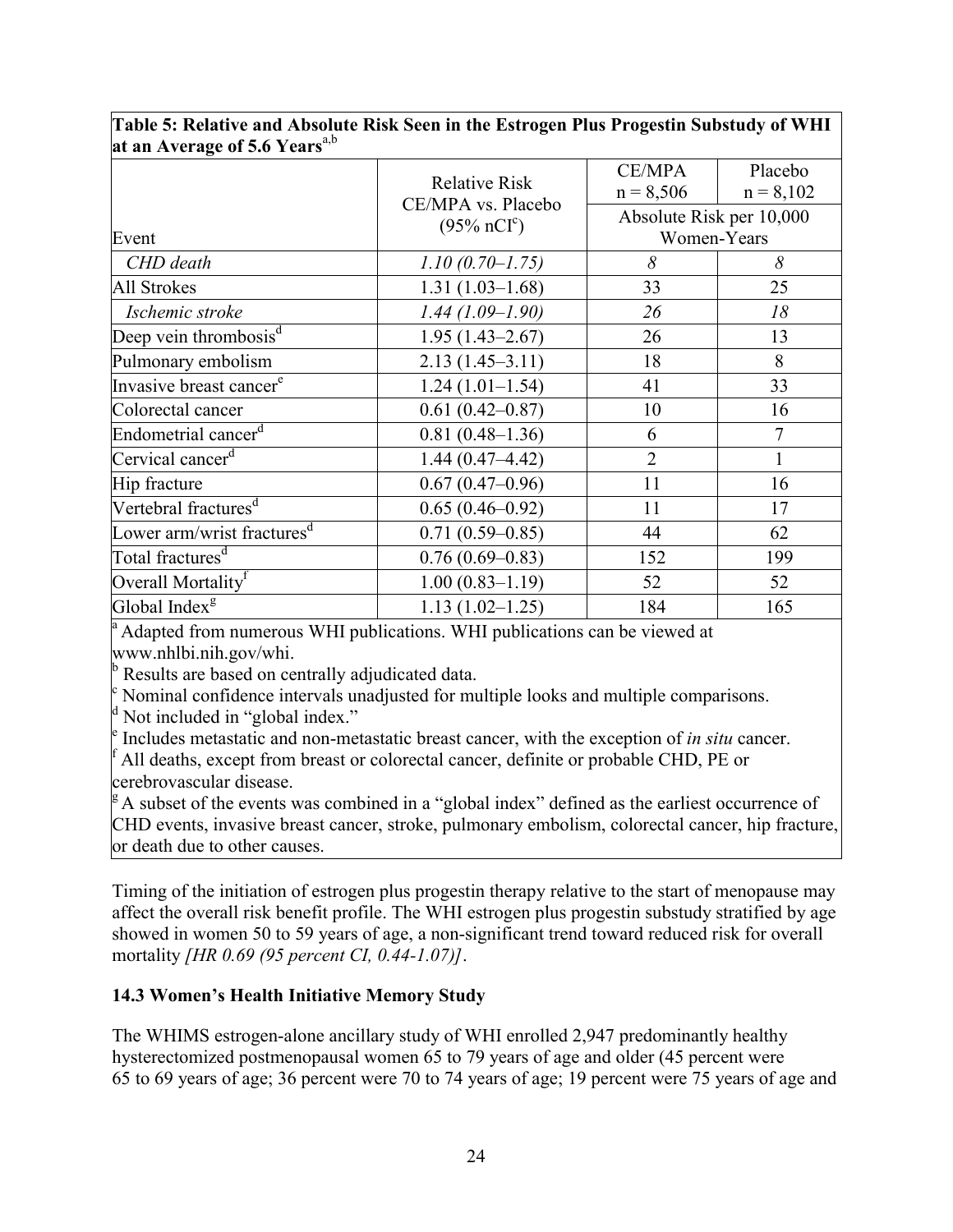older) to evaluate the effects of daily CE (0.625 mg) -alone on the incidence of probable dementia (primary outcome) compared to placebo.

After an average follow-up of 5.2 years, the relative risk of probable dementia for CE-alone versus placebo was 1.49 (95 percent CI, 0.83-2.66). The absolute risk of probable dementia for CE-alone versus placebo was 37 versus 25 cases per 10,000 women-years. Probable dementia as defined in this study included Alzheimer's disease (AD), vascular dementia (VaD) and mixed types (having features of both AD and VaD). The most common classification of probable dementia in the treatment group and the placebo group was AD. Since the ancillary study was conducted in women 65 to 79 years of age, it is unknown whether these findings apply to younger postmenopausal women *[see Warnings and Precautions (5.4)*, *and Use in Specific Populations (8.5)]*.

The WHIMS estrogen plus progestin ancillary study of WHI enrolled 4,532 predominantly healthy postmenopausal women 65 years of age and older (47 percent were 65 to 69 years of age; 35 percent were 70 to 74 years; 18 percent were 75 years of age and older) to evaluate the effects of daily CE (0.625 mg) plus MPA (2.5 mg) on the incidence of probable dementia (primary outcome) compared to placebo.

After an average follow-up of 4 years, the relative risk of probable dementia for CE plus MPA versus placebo was 2.05 (95 percent CI, 1.21-3.48). The absolute risk of probable dementia for CE plus MPA versus placebo was 45 versus 22 per 10,000 women-years. Probable dementia as defined in this study included AD, VaD and mixed types (having features of both AD and VaD). The most common classification of probable dementia in the treatment group and the placebo group was AD. Since the ancillary study was conducted in women 65 to 79 years of age, it is unknown whether these findings apply to younger postmenopausal women *[see Warnings and Precautions (5.4), and Use in Specific Populations (8.5)]*.

When data from the two populations were pooled as planned in the WHIMS protocol, the reported overall relative risk for probable dementia was 1.76 (95 percent CI, 1.19-2.60). Differences between groups became apparent in the first year of treatment. It is unknown whether these findings apply to younger postmenopausal women *[see Warnings and Precautions (5.4), and Use in Specific Populations (8.5)]*.

# **15 REFERENCES**

- 1. Rossouw JE, et al. Postmenopausal Hormone Therapy and Risk of Cardiovascular Disease by Age and Years Since Menopause. *JAMA*. 2007;297:1465-1477.
- 2. Hsia J, et al. Conjugated Equine Estrogens and Coronary Heart Disease. *Arch Int Med*. 2006;166:357-365.
- 3. Curb JD, et al. Venous Thrombosis and Conjugated Equine Estrogen in Women Without a Uterus. *Arch Int Med*. 2006;166:772-780.
- 4. Cushman M, et al. Estrogen Plus Progestin and Risk of Venous Thrombosis. *JAMA*. 2004;292:1573-1580.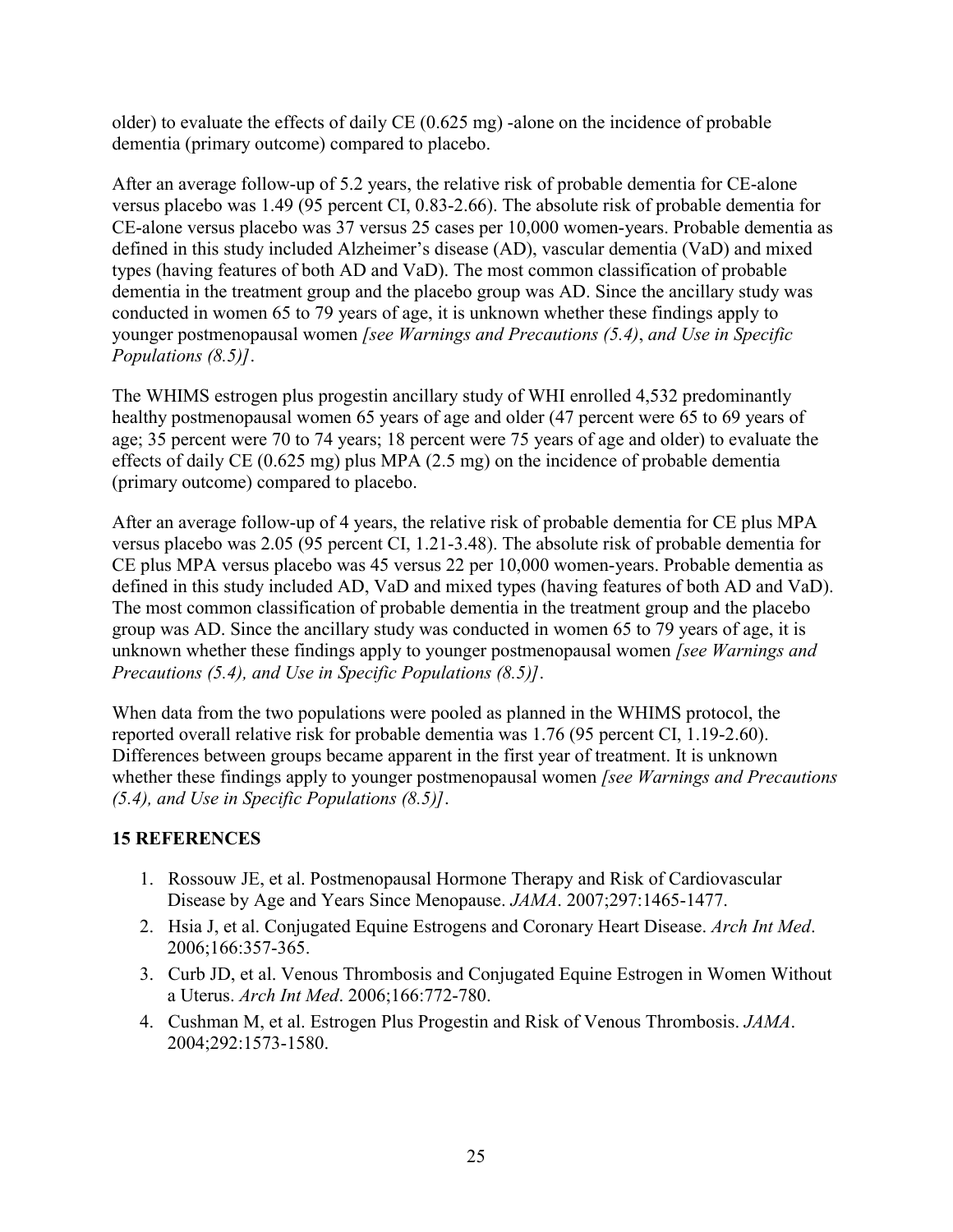- 5. Stefanick ML, et al. Effects of Conjugated Equine Estrogens on Breast Cancer and Mammography Screening in Postmenopausal Women With Hysterectomy. *JAMA*. 2006;295:1647-1657.
- 6. Chlebowski RT, et al. Influence of Estrogen Plus Progestin on Breast Cancer and Mammography in Healthy Postmenopausal Women. *JAMA*. 2003;289:3234-3253.
- 7. Anderson GL, et al. Effects of Estrogen Plus Progestin on Gynecologic Cancers and Associated Diagnostic Procedures. *JAMA*. 2003;290:1739-1748.
- 8. Shumaker SA, et al. Conjugated Equine Estrogens and Incidence of Probable Dementia and Mild Cognitive Impairment in Postmenopausal Women. *JAMA*. 2004;291:2947- 2958.
- 9. Jackson RD, et al. Effects of Conjugated Equine Estrogen on Risk of Fractures and BMD in Postmenopausal Women With Hysterectomy: Results From the Women's Health Initiative Randomized Trial. *J Bone Miner Res*. 2006;21:817-828.
- 10. Hendrix SL, et al. Effects of Conjugated Equine Estrogen on Stroke in the Women's Health Initiative. *Circulation*. 2006;113:2425-2434.

# **16 HOW SUPPLIED/STORAGE AND HANDLING**

# **16.1 How Supplied**

PREMARIN (conjugated estrogens) Vaginal Cream—Each gram contains 0.625 mg conjugated estrogens, USP.

*Combination package:* Each contains a net wt. of 1.06 oz (30 g) tube with plastic applicator(s) calibrated in 0.5 g increments to a maximum of 2 g (NDC 0046-0872-21).

### **16.2 Storage and Handling**

**Store at 20° to 25°C (68° to 77°F); excursions permitted to 15° to 30°C (59° to 86°F) [see USP Controlled Room Temperature].**

# **17 PATIENT COUNSELING INFORMATION**

See FDA-Approved Patient Labeling (Patient Information and Instructions for Use).

# **17.1 Vaginal Bleeding**

Inform postmenopausal women of the importance of reporting vaginal bleeding to their healthcare provider as soon as possible *[see Warnings and Precautions (5.3)]*.

# **17.2 Possible Serious Adverse Reactions with Estrogen-Alone Therapy**

Inform postmenopausal women of possible serious adverse reactions of estrogen-alone therapy including Cardiovascular Disorders, Malignant Neoplasms, and Probable Dementia *[see Warnings and Precautions (5.2, 5.3, 5.4)]*.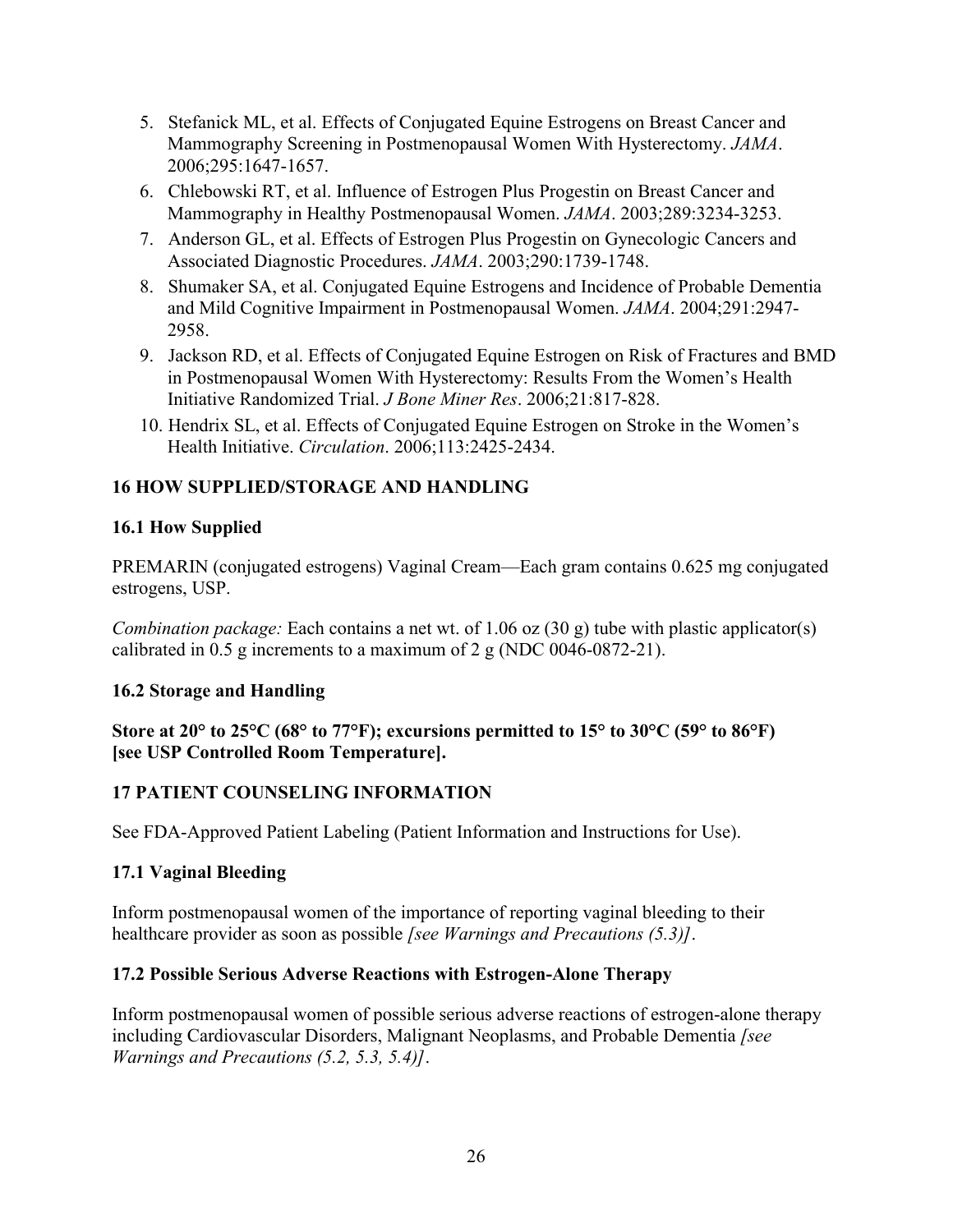# **17.3 Possible Less Serious but Common Adverse Reactions with Estrogen-Alone Therapy**

Inform postmenopausal women of possible less serious but common adverse reactions of estrogen-alone therapy such as headache, breast pain and tenderness, nausea and vomiting.

**Distributed by** 



LAB-0498-7.0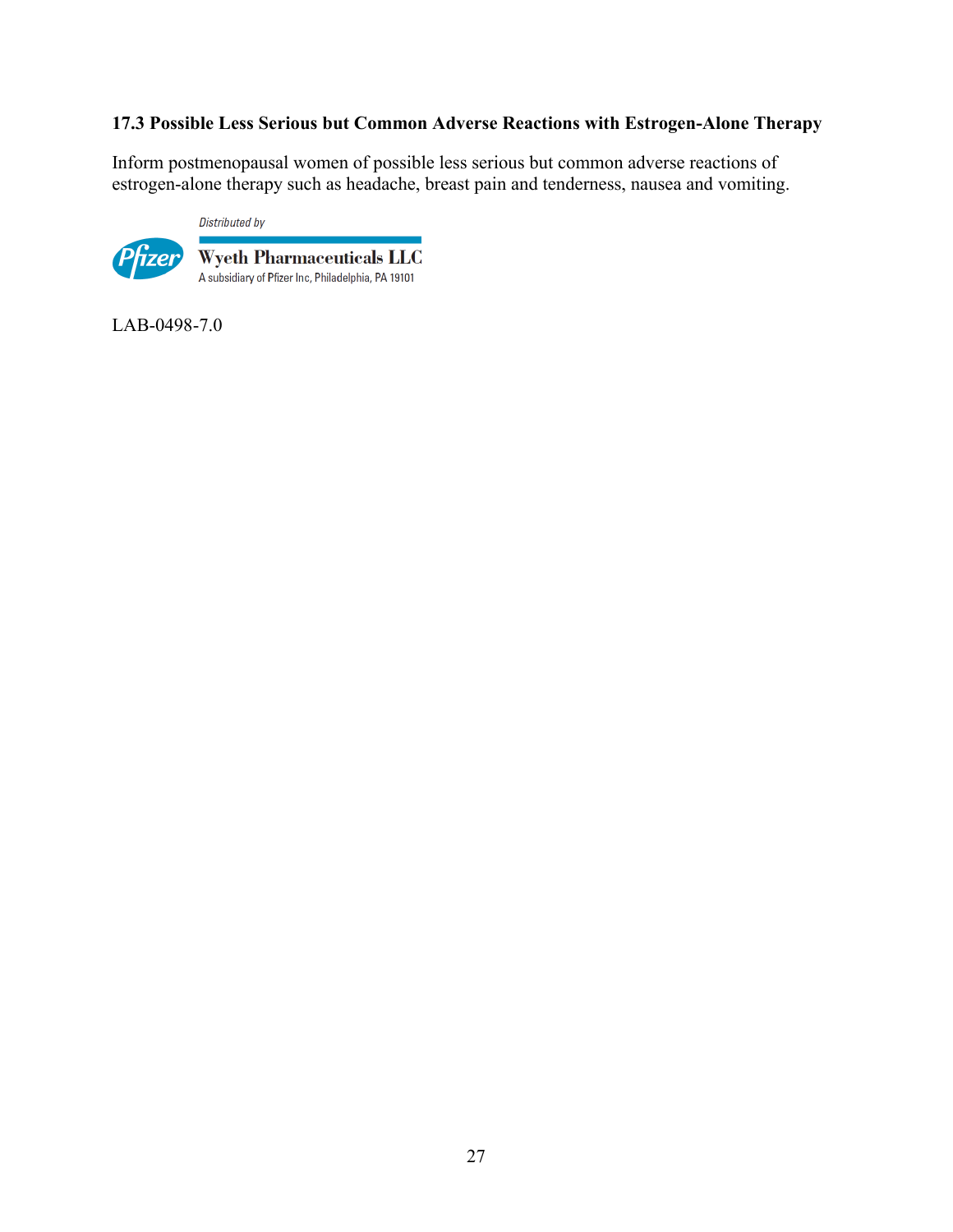# **FDA-Approved Patient Labeling**

# **PREMARIN® (prem-uh-rin)**

# **(Conjugated estrogens) Vaginal Cream**

Read this PATIENT INFORMATION before you start using PREMARIN Vaginal Cream and read what you get each time you refill your PREMARIN Vaginal Cream prescription. There may be new information. This information does not take the place of talking to your healthcare provider about your menopausal symptoms or your treatment.

### **What is the most important information I should know about PREMARIN Vaginal Cream (an estrogen mixture)?**

- Using estrogen-alone may increase your chance of getting cancer of the uterus (womb) Report any unusual vaginal bleeding right away while you are using PREMARIN Vaginal Cream. Vaginal bleeding after menopause may be a warning sign of cancer of the uterus (womb). Your healthcare provider should check any unusual vaginal bleeding to find out the cause.
- Do not use estrogen-alone to prevent heart disease, heart attacks, strokes or dementia (decline in brain function)
- Using estrogen-alone may increase your chances of getting strokes or blood clots
- Using estrogen-alone may increase your chance of getting dementia, based on a study of women age 65 years of age or older
- Do not use estrogens with progestins to prevent heart disease, heart attacks, strokes or dementia
- Using estrogens with progestins may increase your chances of getting heart attacks, strokes, breast cancer, or blood clots
- Using estrogens with progestins may increase your chance of getting dementia, based on a study of women age 65 years of age or older
- You and your healthcare provider should talk regularly about whether you still need treatment with PREMARIN Vaginal Cream

### **What is PREMARIN Vaginal Cream?**

PREMARIN Vaginal Cream is a medicine that contains a mixture of estrogen hormones.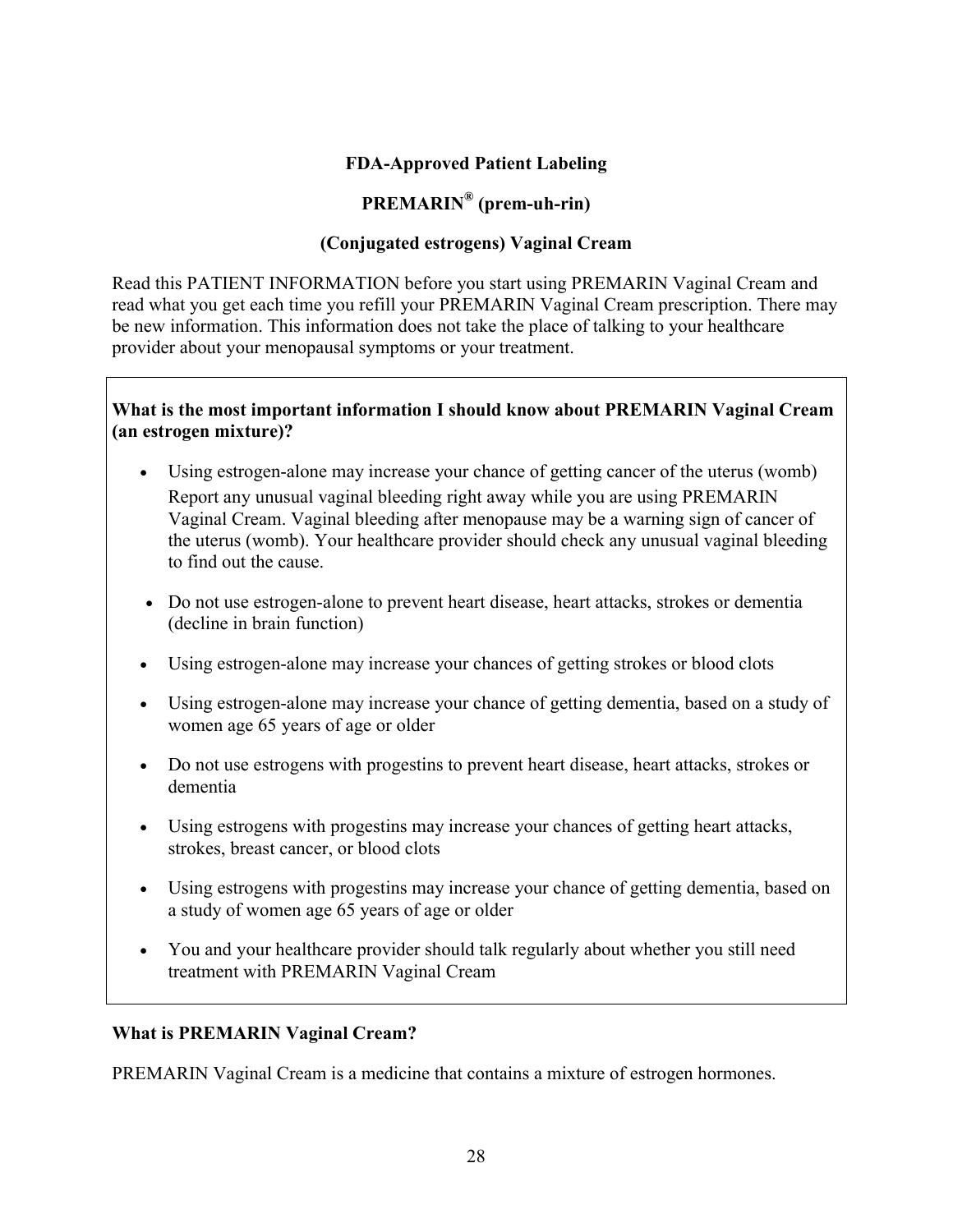# **What is PREMARIN Vaginal Cream used for?**

# **PREMARIN Vaginal Cream is used after menopause to:**

- **Treat menopausal changes in and around the vagina** You and your healthcare provider should talk regularly about whether you still need treatment with PREMARIN Vaginal Cream to control these problems.
- **Treat painful intercourse caused by menopausal changes of the vagina**

### **Who should not use PREMARIN Vaginal Cream?**

Do not start using PREMARIN Vaginal Cream if you:

- **Have unusual vaginal bleeding**
- **Currently have or have had certain cancers**

Estrogens may increase the chance of getting certain types of cancers, including cancer of the breast or uterus. If you have or have had cancer, talk with your healthcare provider about whether you should use PREMARIN Vaginal Cream.

- **Had a stroke or heart attack**
- **Currently have or have had blood clots**
- **Currently have or have had liver problems**
- **Have been diagnosed with a bleeding disorder**
- **Are allergic to PREMARIN Vaginal Cream or any of its ingredients** See the list of ingredients in PREMARIN Vaginal Cream at the end of this leaflet.
- **Think you may be pregnant**

### **Tell your healthcare provider:**

**If you have unusual vaginal bleeding**

Vaginal bleeding after menopause may be a warning sign of cancer of the uterus (womb). Your healthcare provider should check any unusual vaginal bleeding to find out the cause.

**About all of your medical problems**

Your healthcare provider may need to check you more carefully if you have certain conditions, such as asthma (wheezing), epilepsy (seizures), diabetes, migraine, endometriosis, lupus, or problems with your heart, liver, thyroid, kidneys, or have high calcium levels in your blood.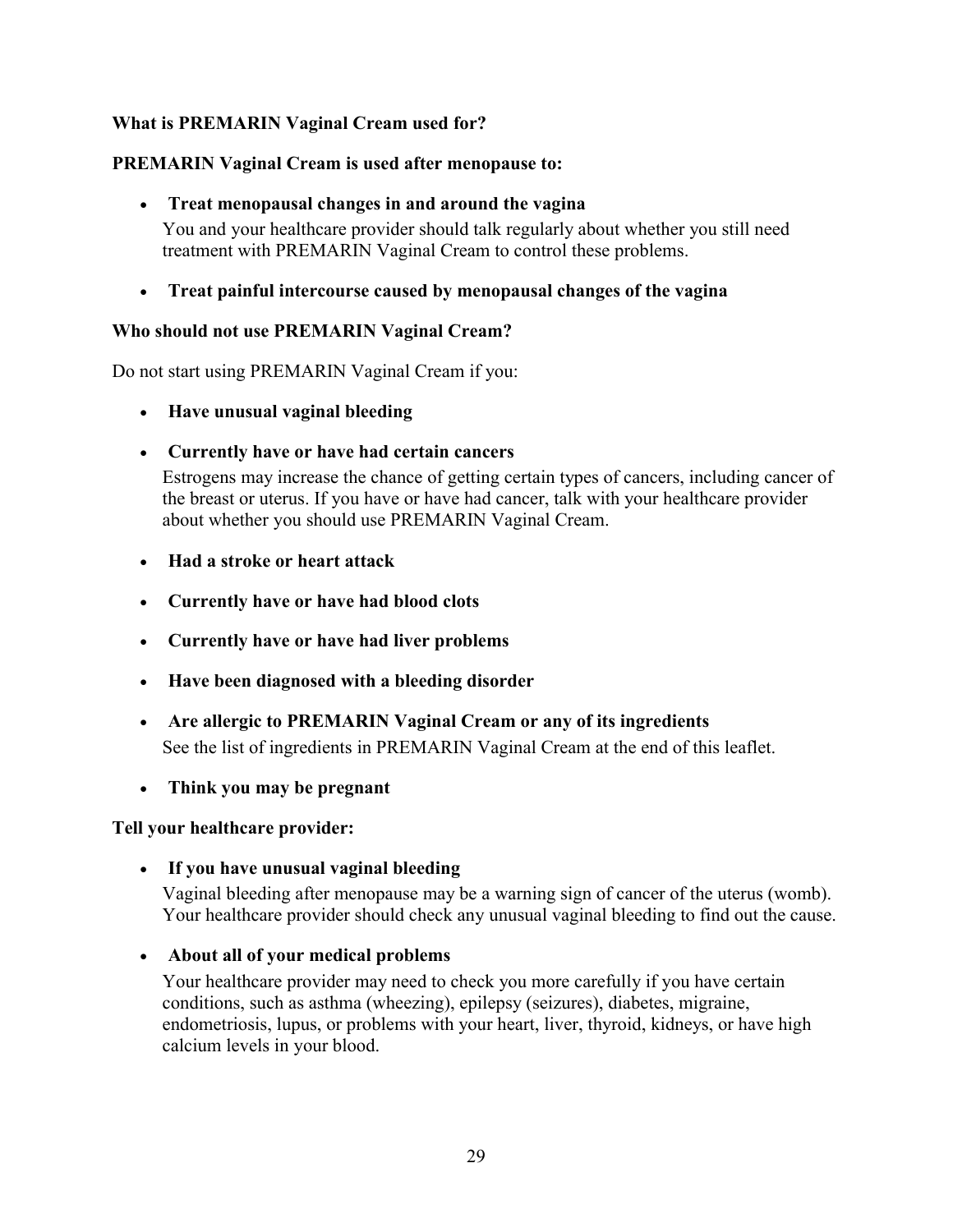### **About all the medicines you take**

This includes prescription and nonprescription medicines, vitamins, and herbal supplements. Some medicines may affect how PREMARIN Vaginal Cream works. PREMARIN Vaginal Cream may also affect how your other medicines work.

 **If you are going to have surgery or will be on bedrest** You may need to stop using PREMARIN Vaginal Cream.

# **If you are breast feeding**

The estrogen hormones in PREMARIN Vaginal Cream can pass into your breast milk.

# **How should I use PREMARIN Vaginal Cream?**

PREMARIN Vaginal Cream is a cream that you place in your vagina with the applicator provided with the cream.

- Take the dose recommended by your healthcare provider and talk to him or her about how well that dose is working for you
- Estrogens should be used at the lowest dose possible for your treatment only as long as needed. You and your healthcare provider should talk regularly (for example, every 3 to 6 months) about the dose you are taking and whether you still need treatment with PREMARIN Vaginal Cream
- Step 1. Remove cap from tube.
- Step 2. Screw nozzle end of applicator onto tube (Figure A).



Figure A

Step 3. *Gently* squeeze tube from the *bottom* to force sufficient cream into the barrel to provide the prescribed dose. Use the marked stopping points on the applicator to measure the correct dose, as prescribed by your healthcare provider (Figure B).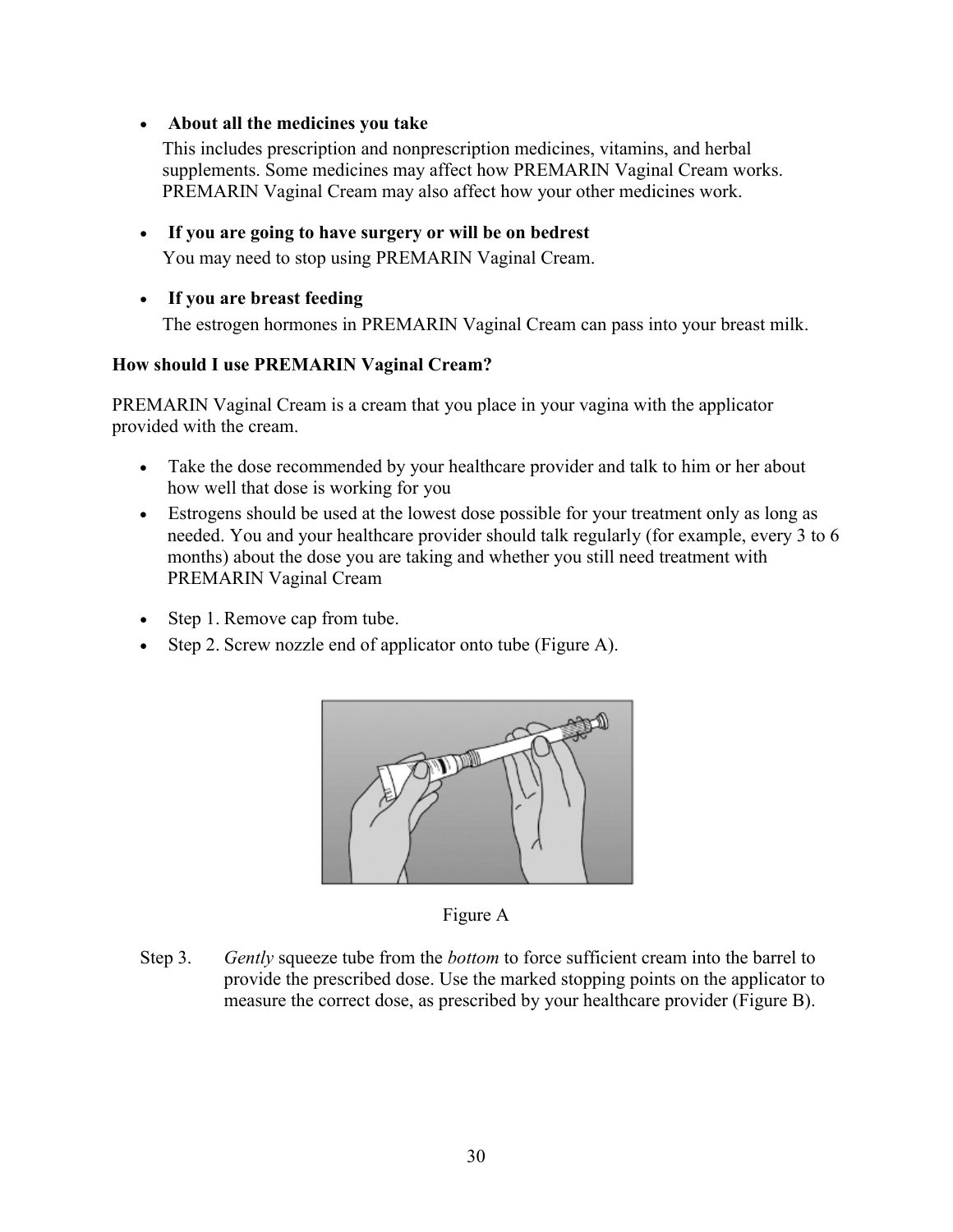

Figure B

- Step 4. Unscrew applicator from tube.
- Step 5. Lie on back with knees drawn up. To deliver medication, gently insert applicator deeply into vagina and press plunger downward to its original position (Figure C).



Figure C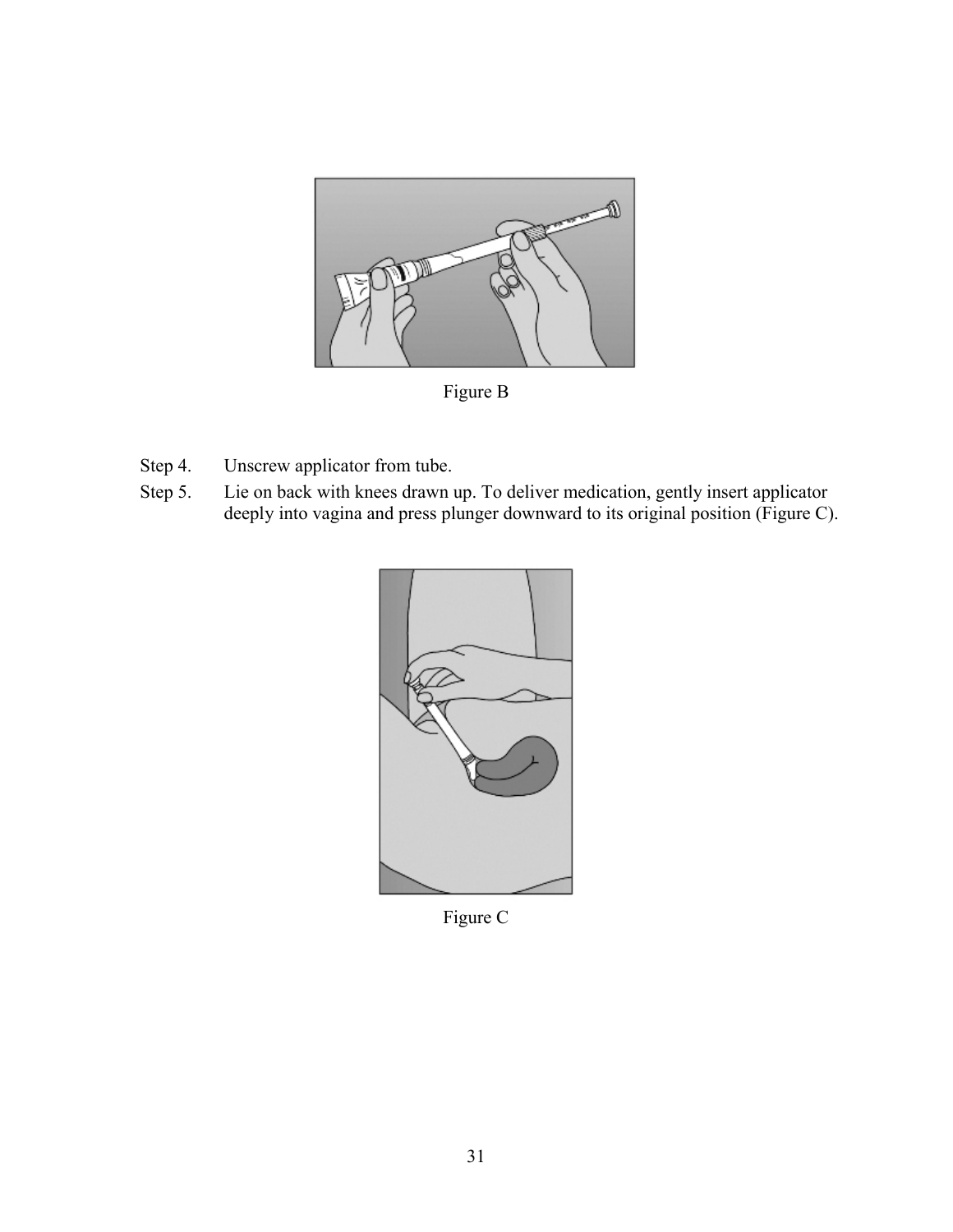# Step 6. TO CLEANSE: Pull plunger to remove it from barrel. Wash with mild soap and warm water (Figure D).

DO NOT BOIL OR USE HOT WATER.

Figure D

# **What are the possible side effects of PREMARIN Vaginal Cream?**

PREMARIN Vaginal Cream is only used in and around the vagina; however, the risks associated with oral estrogens should be taken into account.

#### **Side effects are grouped by how serious they are and how often they happen when you are treated.**

### **Serious, but less common side effects include:**

- Heart attack
- Stroke
- Blood clots
- Dementia
- Breast cancer
- Cancer of the lining of the uterus (womb)
- Cancer of the ovary
- High blood pressure
- High blood sugar
- Gallbladder disease
- Liver problems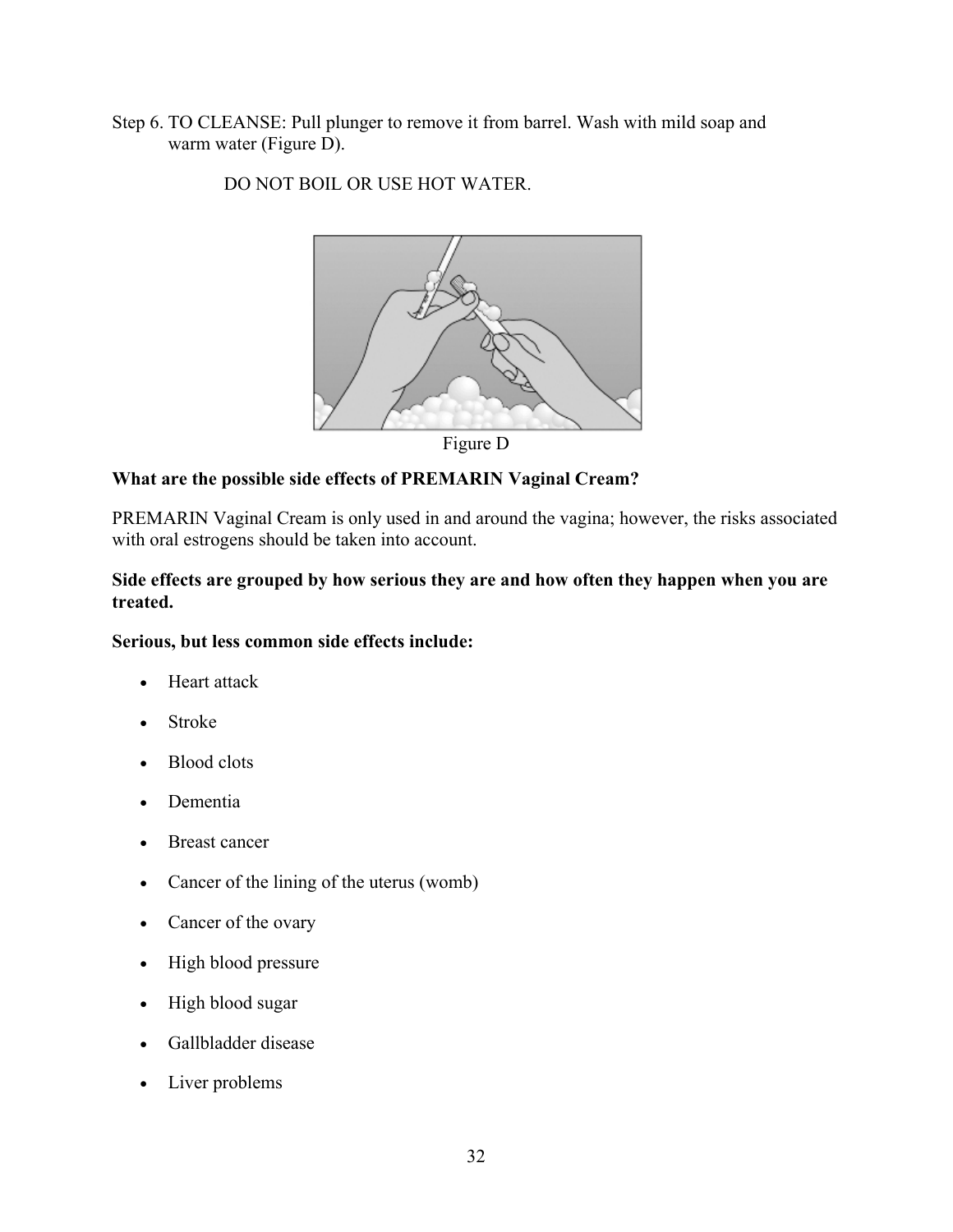- Enlargement of benign tumors of the uterus ("fibroids")
- Severe allergic reaction

### **Call your healthcare provider right away if you get any of the following warning signs or any other unusual symptoms that concern you:**

- New breast lumps
- Unusual vaginal bleeding
- Changes in vision or speech
- Sudden new severe headaches
- Severe pains in your chest or legs with or without shortness of breath, weakness and fatigue
- Swollen lips, tongue or face
- **Less serious, but common side effects include:**
- Headache
- Breast pain
- Irregular vaginal bleeding or spotting
- Stomach or abdominal cramps, bloating
- Nausea and vomiting
- Hair loss
- Fluid retention
- Vaginal yeast infection
- Reactions from inserting PREMARIN Vaginal Cream, such as vaginal burning, irritation, and itching

These are not all the possible side effects of PREMARIN Vaginal Cream. For more information, ask your healthcare provider or pharmacist for advice about side effects. You may report side effects to Pfizer Inc. at 1-800-438-1985 or to FDA at 1-800-FDA-1088.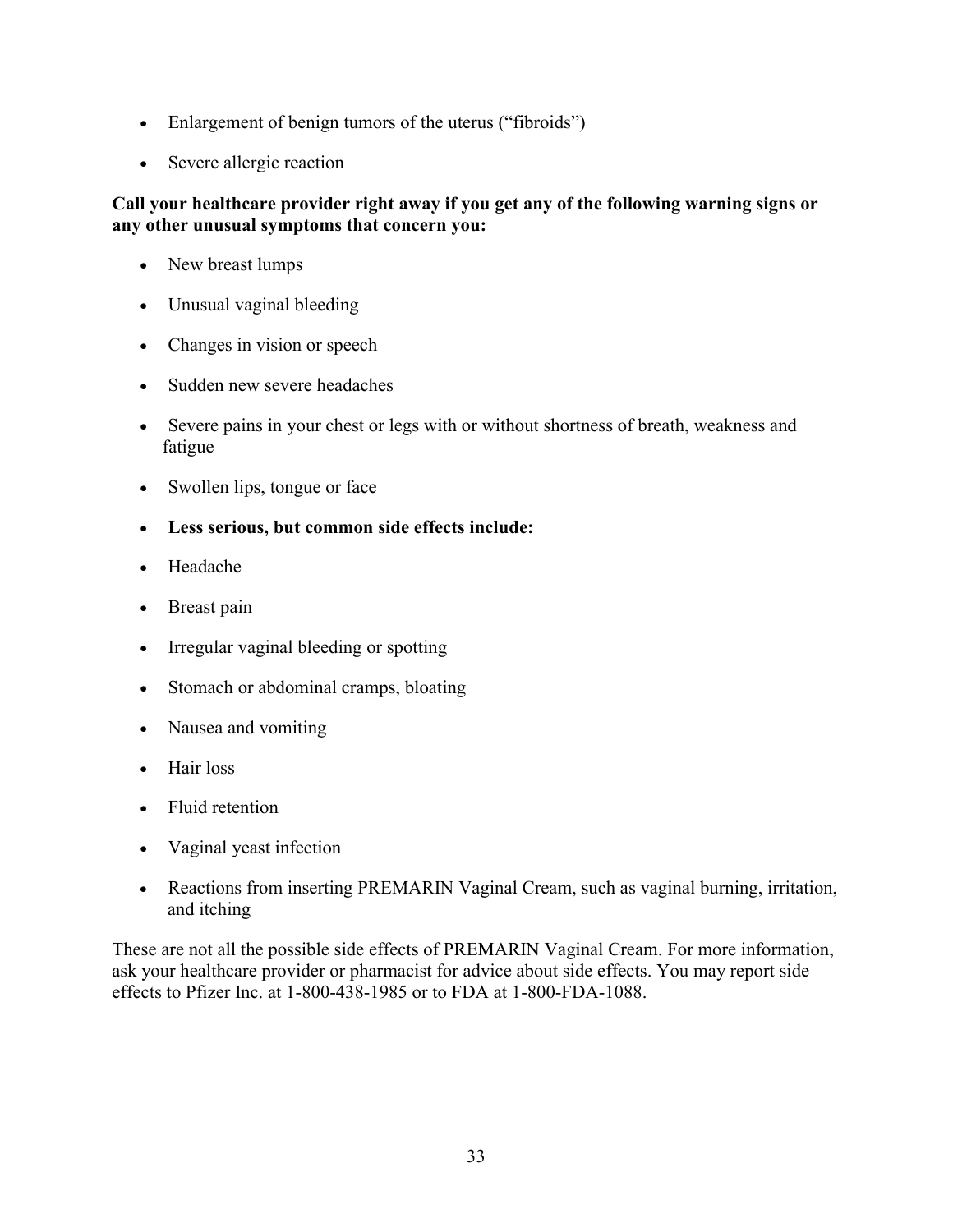### **What can I do to lower my chances of getting a serious side effect with PREMARIN Vaginal Cream?**

- Talk with your healthcare provider regularly about whether you should continue using PREMARIN Vaginal Cream
- If you have a uterus, talk with your healthcare provider about whether the addition of a progestin is right for you

The addition of a progestin is generally recommended for a woman with a uterus to reduce the chance of getting cancer of the uterus. See your healthcare provider right away if you get vaginal bleeding while using PREMARIN Vaginal Cream.

 Have a pelvic exam, breast exam and mammogram (breast X-ray) every year unless your healthcare provider tells you something else

If members of your family have had breast cancer or if you have ever had breast lumps or an abnormal mammogram, you may need to have breast exams more often.

 If you have high blood pressure, high cholesterol (fat in the blood), diabetes, are overweight, or if you use tobacco, you may have higher chances for getting heart disease

Ask your healthcare provider for ways to lower your chances for getting heart disease.

#### **General information about the safe and effective use of PREMARIN Vaginal Cream**

Medicines are sometimes prescribed for conditions that are not mentioned in patient information leaflets. Do not use PREMARIN Vaginal Cream for conditions for which it was not prescribed. Do not give PREMARIN Vaginal Cream to other people, even if they have the same symptoms you have. It may harm them.

### **Keep PREMARIN Vaginal Cream out of the reach of children**.

Latex or rubber condoms, diaphragms and cervical caps may be weakened and fail when they come into contact with PREMARIN Vaginal Cream.

This leaflet provides a summary of the most important information about PREMARIN Vaginal Cream. If you would like more information, talk with your healthcare provider or pharmacist. You can ask for information about PREMARIN Vaginal Cream that is written for health professionals.

### **What are the ingredients in PREMARIN Vaginal Cream?**

PREMARIN Vaginal Cream contains a mixture of conjugated estrogens, which are a mixture of sodium estrone sulfate and sodium equilin sulfate and other components, including sodium sulfate conjugates: 17  $\alpha$ -dihydroequilin, 17  $\alpha$ -estradiol, and 17  $\beta$ -dihydroequilin. PREMARIN Vaginal Cream also contains cetyl esters wax, cetyl alcohol, white wax, glyceryl monostearate,